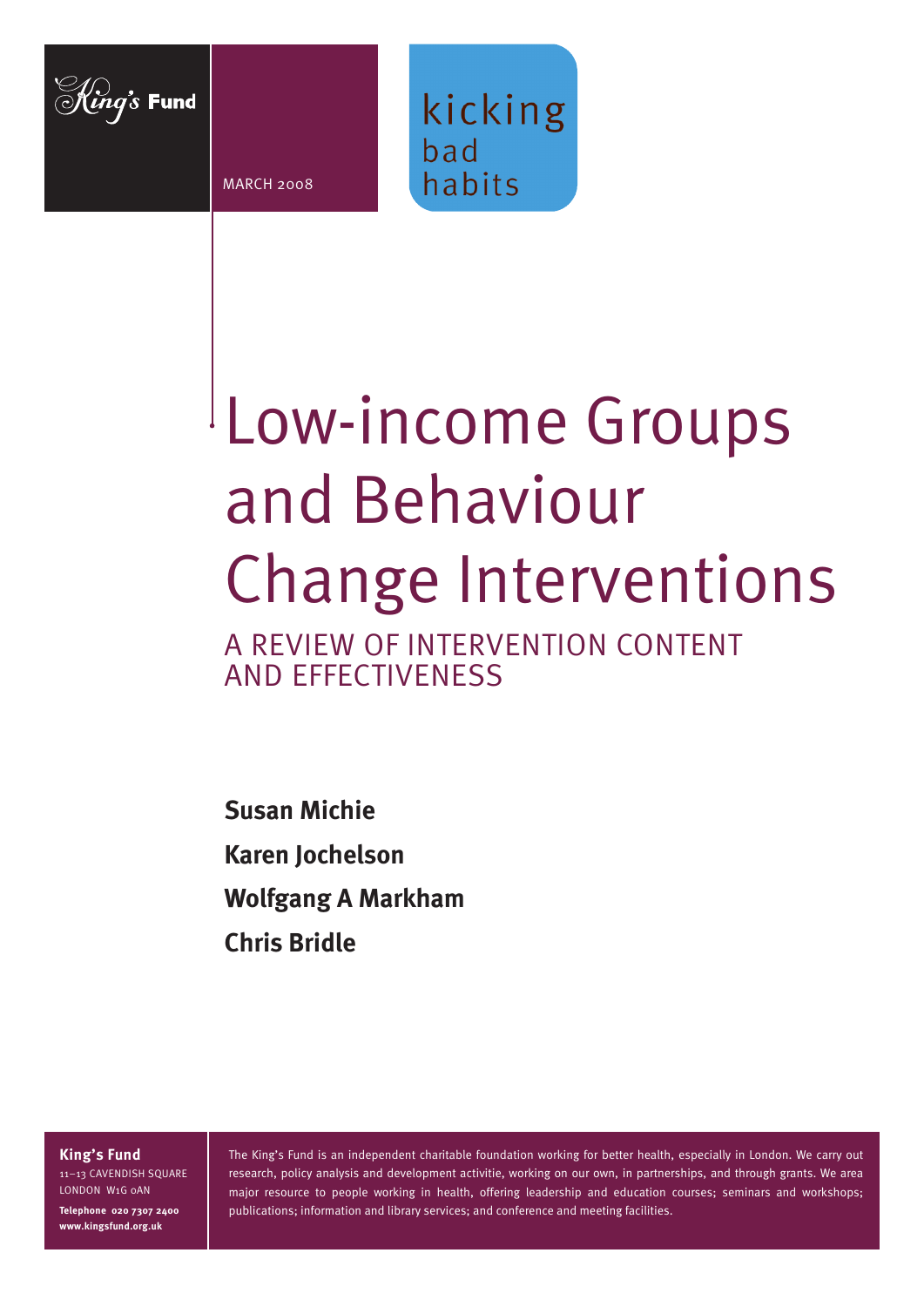# **Kicking Bad Habits: How can the NHS help us become healthier?**

Individual responsibility for health and self-care are key themes in recent health policy documents in England. The Wanless review of health care funding (2002) showed that public engagement with health could help to reduce health care costs. Choosing Health (2004) looked at how information, services, retailers and marketers could make healthy lifestyles 'an easier option' for people. Our Health, Our Care, Our Say (2006) explored the future of health and social care based on an assumption of individuals managing their health and health care. These policies are based on a number of ideas:

- n individuals should take greater responsibility for their health care
- individuals should adopt healthier behaviours to avoid ill-health in later life
- n if individuals do change their behaviours, the hope is that better health will reduce future health costs.

For the NHS and health practitioners working within it the challenge is how to support people to adopt healthier behaviours and avoid risky ones. Much of the published material on models of individual behaviour and change is based on theory rather than practice, and there is little consensus on the elements of successful interventions.

This programme explores both the theory and practice of behaviour change interventions and tries to answer the questions:

- $\blacksquare$  what interventions are effective in encouraging healthy behaviour?
- $n_{\text{new}}$  how can the NHS help people become healthier?

During 2007 and 2008 the King's Fund will publish a series of papers on:

- $\blacksquare$  the impact of financial incentives
- $\blacksquare$  the effectiveness of targeting low socio-economic groups
- $\blacksquare$  the role of information-led strategies
- $\blacksquare$  the impact of personal skills, capabilities and confidence to change
- $\blacksquare$  strategies for identifying and targeting interventions.

These papers will be of interest to policy-makers, academics, commissioners and practitioners concerned with supporting behaviour change and securing future health improvements.

We will be inviting comments on these papers on our website, and will be holding a series of seminars to discuss our findings. These will feed in to a final report to be published in late 2008.

To get updates on the Kicking Bad Habits programme of work, email your name, job title and organisation to: kickingbadhabits@kingsfund.org.uk

For more information, contact Ruth Robertson at: r.robertson@kingsfund.org.uk

This paper, Low-income Groups and Behaviour Change Interventions: A review of intervention content and effectiveness, is the second in this series. The paper reviews interventions to quit smoking or promote healthy eating or physical activity that are specifically targeted at low-income groups. It analyses interventions according to their component techniques. It finds that interventions can be effective in low-income groups, and that the most frequently used techniques are providing information and encouraging people to set goals. These may be particularly effective in disadvantaged groups as their knowledge and skills base may be lower. The techniques may be complementary: providing information about the benefits of changing behaviour may increase people's motivation to change, while helping people to form specific, realistic goals may help them to translate motivation into action.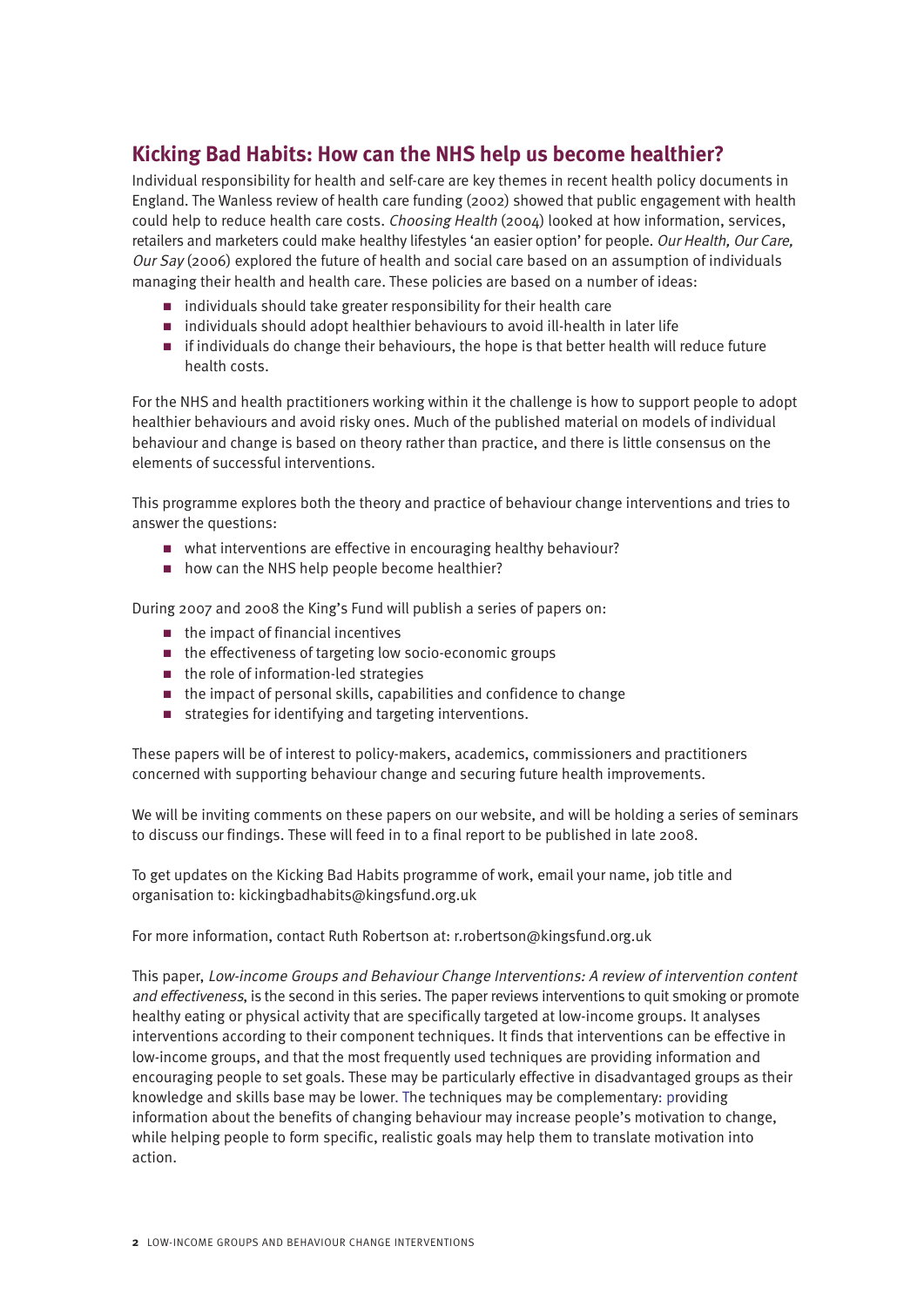# **Authors**

# **Professor Susan Michie**

Professor of Health Psychology University College London

# **Dr Karen Jochelson**

Director of Research Equality and Human Rights Commission

Formerly, Research Fellow at the King's Fund

# **Dr Wolfgang A Markham**

School of Health and Social Studies University of Warwick

# **Dr Chris Bridle**

Institute of Clinical Education Warwick Medical School University of Warwick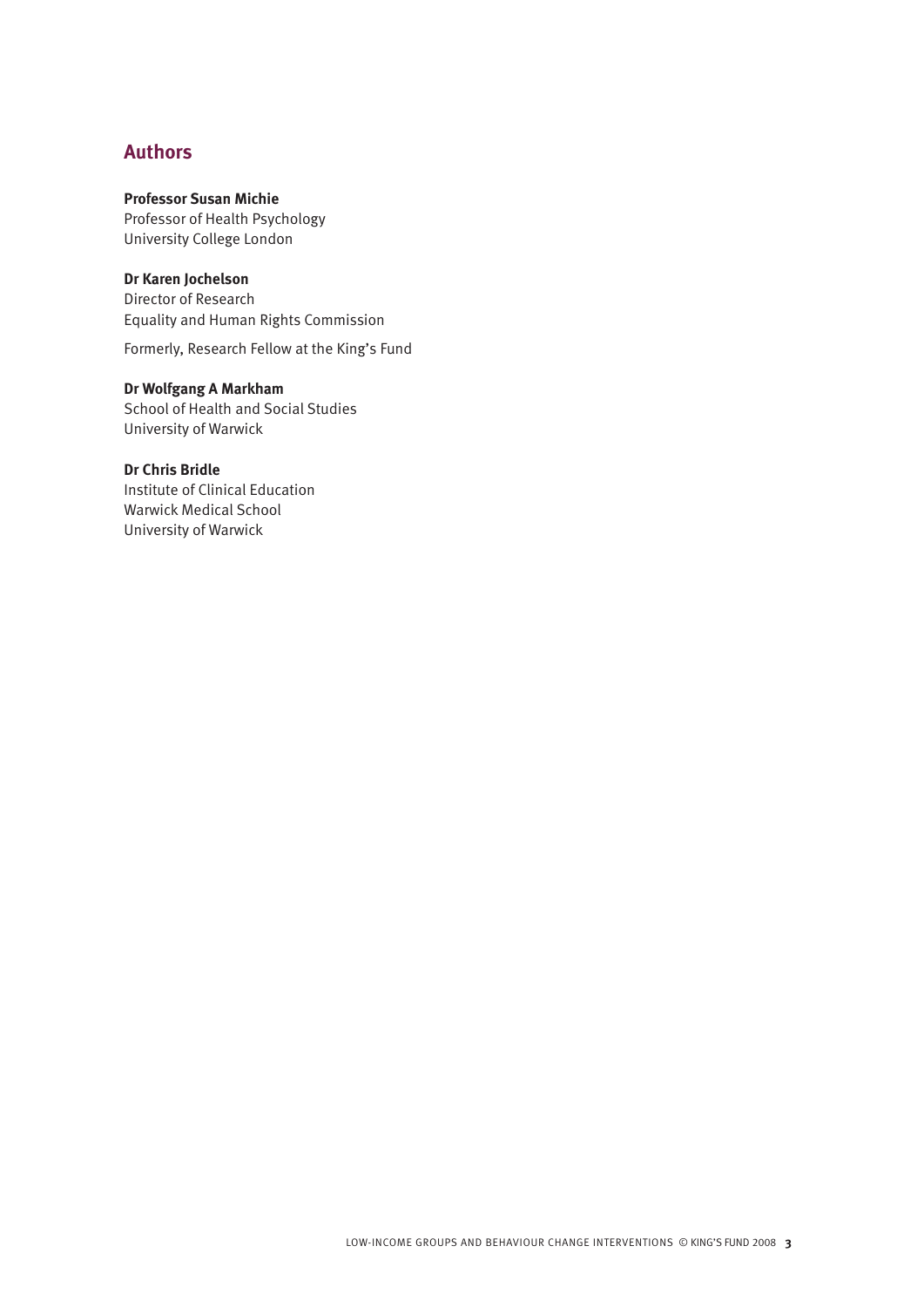# **Introduction**

Chronic diseases, such as cardiovascular disease, diabetes, cancer and respiratory disease, are a major cause of death and disability worldwide. There is considerable evidence showing that quitting smoking, eating a healthier diet, not consuming excessive amounts of alcohol and exercising regularly can have a major impact on reducing rates of chronic illness (World Cancer Research Fund and American Institute for Cancer Research 2007; World Health Organization 2002). With this in mind, the government in England has highlighted the significance of individual behaviour change for improving health (Department of Health 2004, 2006), while a UK Treasury report also highlighted how public engagement with health could help reduce health costs (HM Treasury 2002). The Department of Health, which runs health policy in England, also has a target to reduce inequalities in life expectancy by 10 per cent by 2010, much of which is related to preventable diseases. It is underpinned by specific targets to reduce the gap in cardiovascular disease and cancer between the fifth of areas with the worst health and deprivation indicators and the population as a whole, and to reduce the prevalence of smoking in routine and manual groups (Department of Health 2007).

Lower socio-economic status (SES) is associated with poorer health outcomes and less healthy behaviours. For example, in Great Britain, although smoking prevalence has declined across all socioeconomic groups, 15 per cent of managerial and professional groups smoked compared to 29 per cent of routine and manual groups in 2006 (National Statistics 2005). While 30 per cent of adults in managerial and professional groups eat the recommended five portions of fruit and vegetable a day, just 18 per cent of adults in the routine and manual groups do so (NHS Health and Social Care Information Centre 2004). Only 25 per cent of people in lower socio-economic groups participate in sports and exercise compared to about 50 per cent of higher socio-economic groups, though when occupational activity is controlled for activity levels are similar (NHS Health and Social Care Information Centre 2004; Office of National Statistics 2001). The adult routine and manual group is estimated at about 15 million people: about 4.3 million smoke; 12.3 million eat less than five fruit and vegetable portions a day; and 7.5 million are not physically active (Office of National Statistics 2003). Even a small percentage change in behaviour in this group could have a large impact on the health profile of the general population and on health costs.

The health promotion literature offers many theories and techniques on behaviour change, but thus far there has been little research analysing the effectiveness of particular component techniques, or of effectiveness of techniques across different groups. Literature reviews of particular health behaviours point to the paucity of data on the impact of health promotion programmes on behaviour change in poor and socially excluded groups (Hillsdon *et al* 2005; Michie *et al* 2005; Naidoo *et al* 2004). Recent reviews for the National Institute for Health and Clinical Excellence (NICE) also noted the lack of information at review or meta-review level on the variable effects of interventions on different socio-economic groups and on the impact of interventions on reducing health inequalities (Blaxter 2007; NICE 2007). Albarracín and colleagues show that the impact of interventions is contingent on gender, age, ethnicity and other population-specific factors, suggesting that generic interventions cannot be applied across populations with confidence that they will be effective (Albarracín *et al* 2005).

There is clear evidence that people from disadvantaged backgrounds are less successful in achieving behaviour change following participation in formal programmes such as smokers' clinics (Kidd and Altman 2000; Ferguson *et al* 2005). However, this does not necessarily mean that those programmes were less effective; it may be that those from disadvantaged backgrounds began with a lower chance of success because of their starting levels of behaviour, and their physical and/or social environments undermine attempts at change. There is consistent evidence that smokers in low socio-economic groups are significantly more likely to fail to quit smoking compared to smokers in higher socio-economic groups (Bell *et al* 2006). Community-based programmes promoting healthy eating and physical activity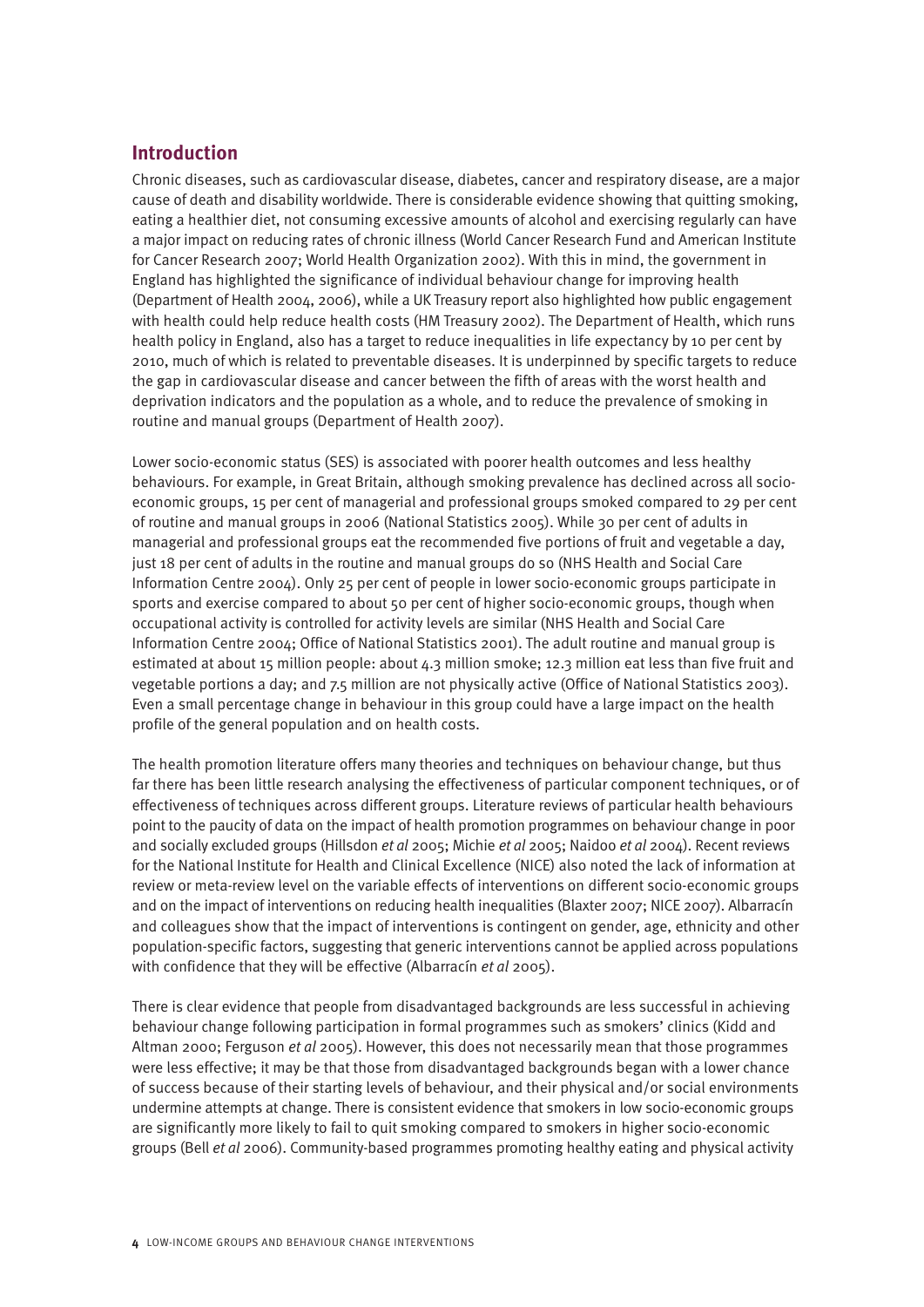have more difficulty recruiting participants from low socio-economic groups (Bernal and Sharron-del-Rio 2001) and find higher attrition rates among low-income participants (Yancey *et al* 2006).

Reducing health inequalities depends on developing interventions to increase healthy behaviours that are differentially effective in favour of those from disadvantaged backgrounds or target socially disadvantaged groups. The recent NICE review on behaviour change drew attention to the lack of reviews and primary studies investigating differential effectiveness among social groups and the lack of research on the cost-effectiveness of behaviour change interventions (NICE 2007). The few studies that have investigated the effectiveness of interventions across socio-economic groups have tended to do this as post-hoc comparisons and are under-powered to do this, leading to equivocal results. In the light of the paucity of evidence of differential effectiveness, NICE calls for the consideration of evidence of the effectiveness of generic interventions targeted at disadvantaged groups.

This review focuses on interventions *specifically targeted* at low-income populations – one index of disadvantage. It included three targeted behaviours related to health: smoking, healthy eating and physical activity. These were selected as they are highly associated with illness and death, for example, they constituted 70 per cent of the modifiable behaviours found to be associated with death in the United States in 2000 (Mokdad *et al* 2004). The recent NICE guidance on behaviour change recommends that interventions should be designed with the link between theoretical models, expected outcomes and the process of change made explicit, and then evaluated (NICE 2007). This review builds on the NICE guidance by analysing intervention content into its component techniques; such a detailed description is necessary for evaluating effectiveness and for understanding mechanisms of change (Michie *et al* (in press)). Interventions are described using a reliable taxonomy of behaviour change techniques (Michie and Abraham 2004).

The increasing recognition that interventions to change behaviour should draw on theories of behaviour and behaviour change in their development (Campbell *et al* 2000) is for three main reasons (Michie *et al* (in press)).

- First, interventions are likely to be more effective if they target causal determinants of behaviour and behaviour change.
- $\blacksquare$  Second, theory-based interventions facilitate an understanding of why particular interventions work and thus provide a basis for developing better interventions across different contexts, populations and behaviours.
- $\blacksquare$  Third, theory can be advanced only if interventions and evaluations are theoretically informed (Michie and Abraham 2004; Michie *et al* (in press)).

The aim of this review is to describe the evidence base for the effectiveness of health behaviour interventions that target low-income groups, with the aim of reducing smoking, unhealthy eating, or increasing physical activity. It focuses on the component techniques of the interventions, the theories used to develop the interventions, and considers associations between theory and intervention content, and between intervention content and effect. It should be stressed that this approach is unable to comment on differential effectiveness across social groups, only on whether there was any evidence of effect in interventions targeting low-income groups.

# **Method**

#### search strategy

We searched 21 electronic databases (January 1995 to September 2006) using search terms related to a low-income population (for example, socio-economic status, deprivation, disadvantaged, income)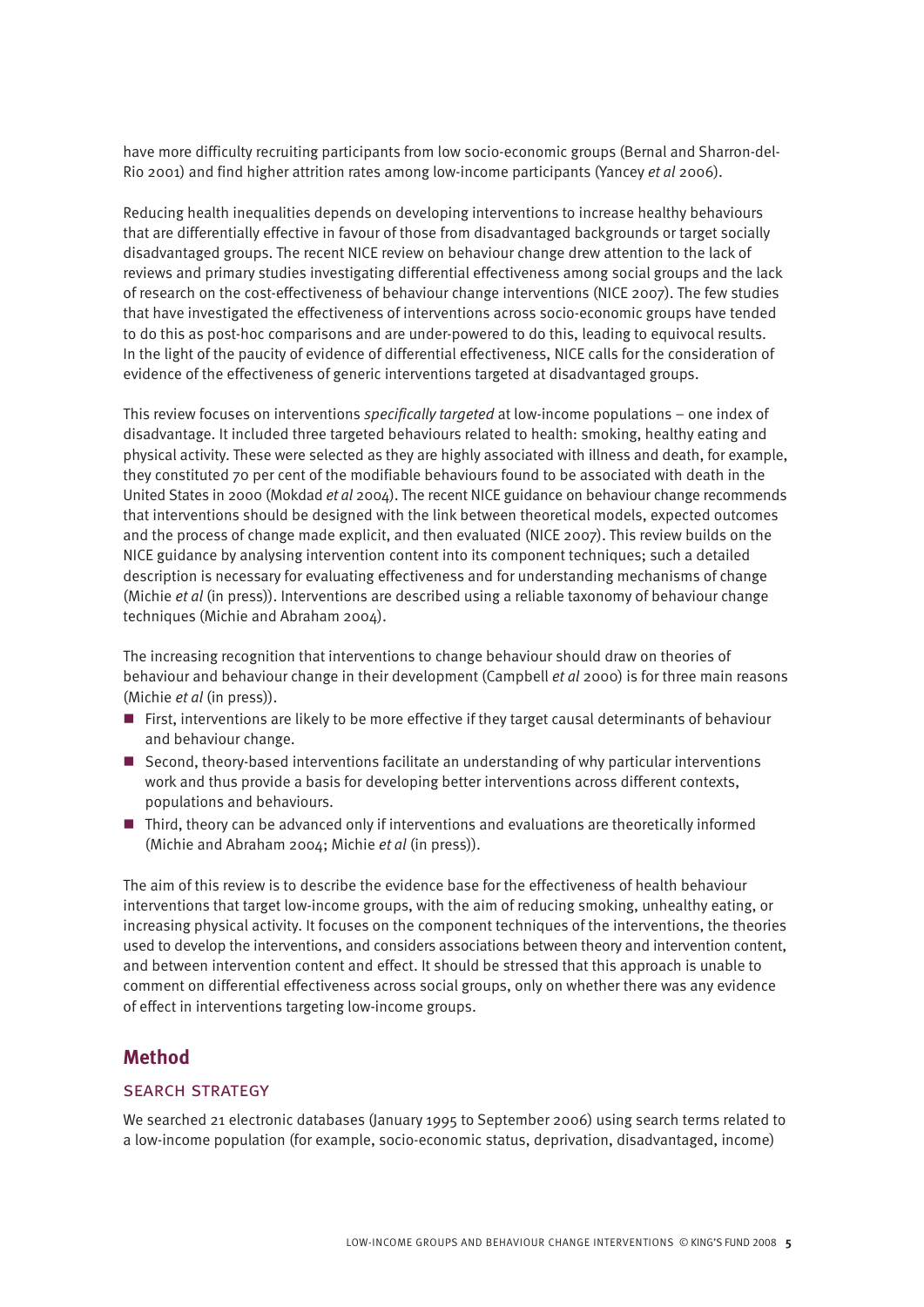and three behaviours related to health: smoking cessation, healthy eating, and physical activity.<sup>1</sup> The eligibility criteria for inclusion in this study were as follows.

- **Population** non-clinical, general population adults (18 years and older) from a low-income group.
- **Interventions** any interventions promoting smoking cessation, healthy eating and/or physical activity targeted at low-income groups.
- **Dutcomes** behavioural outcomes relevant to the intervention target, that is, smoking cessation, and increased healthy eating and physical activity.
- **Date** published after January 1995.
- **Language** published in English language.
- **n** Methodological criteria concurrent control, with or without random allocation, which therefore excludes reviews.

We approached 24 experts in the health inequalities field and enquired about potential studies missed by our electronic search strategy. As Figure 1 illustrates, we identified 9,725 references of potentially relevant studies, of which 1,468 were duplicates, leaving 8,257 distinct references.

## **SCREENING**

We screened the titles and abstracts against the inclusion criteria, excluding 7,821 papers primarily because the study populations were not of low income. A second reviewer independently assessed a random 10 per cent of the sample. We ordered full text copies of the remaining 279 references, and assessed 258 (21 were not obtained by the end of the review). We excluded 238, primarily for failing to satisfy the population criterion. Again, a second reviewer independently assessed a random 10 per cent of the sample. Of the remaining 20 papers, eight were subsequently excluded following data extraction when it became apparent that they did not meet the inclusion criteria or reflected duplicate reporting. The bibliography of each of these 12 papers was scanned for additional references, identifying three potentially relevant papers that were subsequently excluded for failing to satisfy the inclusion criteria.

The experts identified an additional 38 potentially relevant studies, of which 34 were excluded in the first screening stage, primarily because the interventions were not aimed explicitly at low-income groups, and an additional one was excluded after screening as it did not report behavioural outcomes. The remaining three papers were: Andrews *et al* 2007, published after our search was completed, which duplicated the findings of an earlier paper, Andrews *et al* 2005; Auslander *et al* 2000, which was missed by our search because it was not indexed using a behavioural identifier in either the key words or title (however, a later paper reporting longer-term outcomes was included (Auslander *et al* 2002)); Lowther *et al* 2002, which was identified by the search strategy and was eligible for inclusion, but had been missed. Lowther *et al* was included in the review, and thus the total data set was 13 papers. Where a study investigated more than one behaviour (Emmons *et al* 2005; Rosamond *et al* 2000; O'Loughlin *et al* 1999) it was included separately in the review. This resulted in a total of 17 comparisons.

#### data extraction

A reviewer extracted data from the primary studies and a second reviewer checked a 10 per cent random sample for accuracy – discrepancies were resolved through discussion. The interventions were coded by study design, country, target behaviour, type of participant, type of theory cited by the authors as informing the intervention, type of intervention and intervention effect. Intervention content was analysed into component techniques, using a reliable published taxonomy of 26 techniques (Abraham and Michie (in press)), but two additional techniques were also identified. When interventions targeted more than one behaviour, the techniques and results were recorded for each behaviour.

<sup>1</sup> Further details available from fourth author, Chris Bridle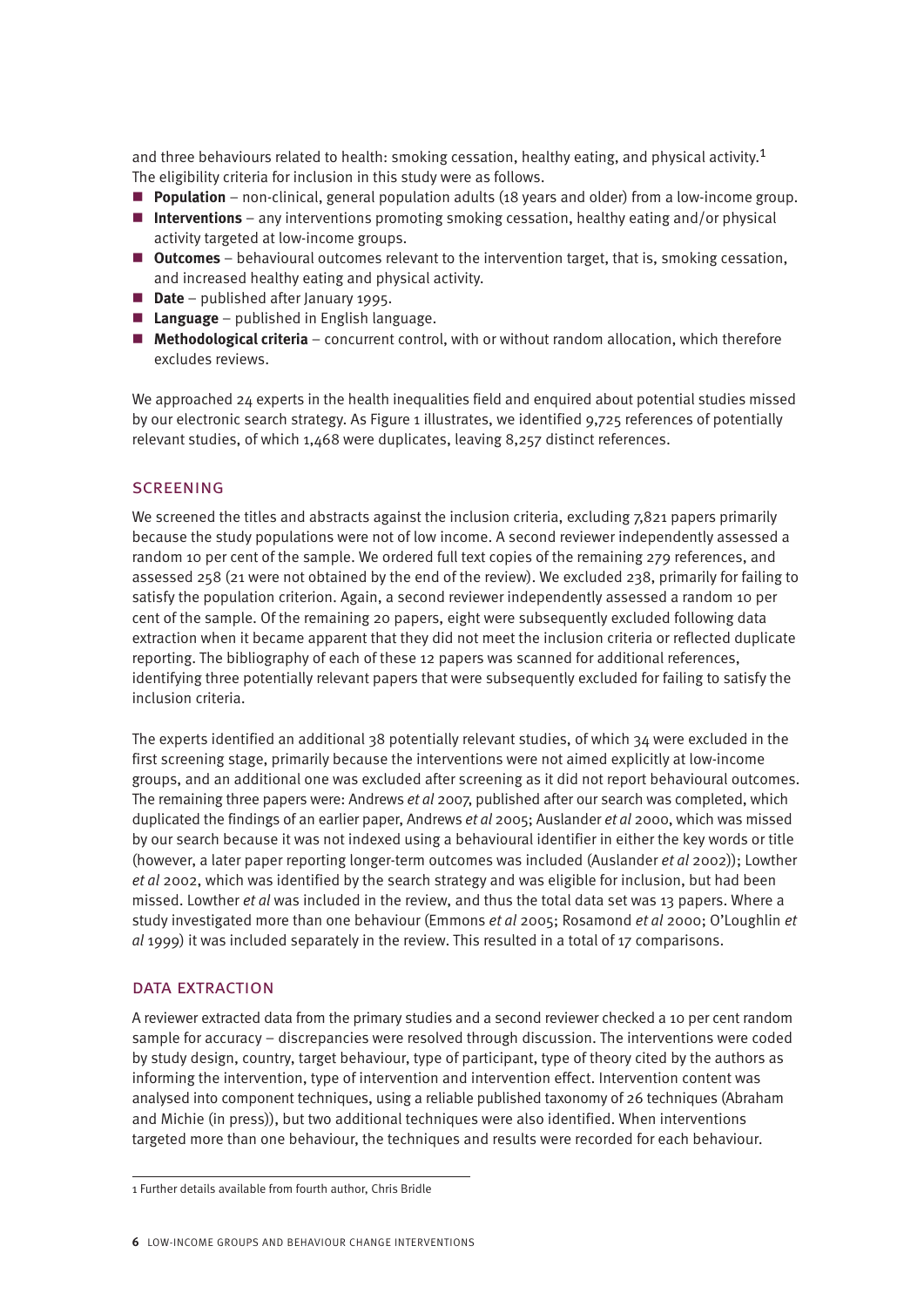

# **Results**

# characteristics of included studies

Summary information for included studies is presented in Table 1 overleaf.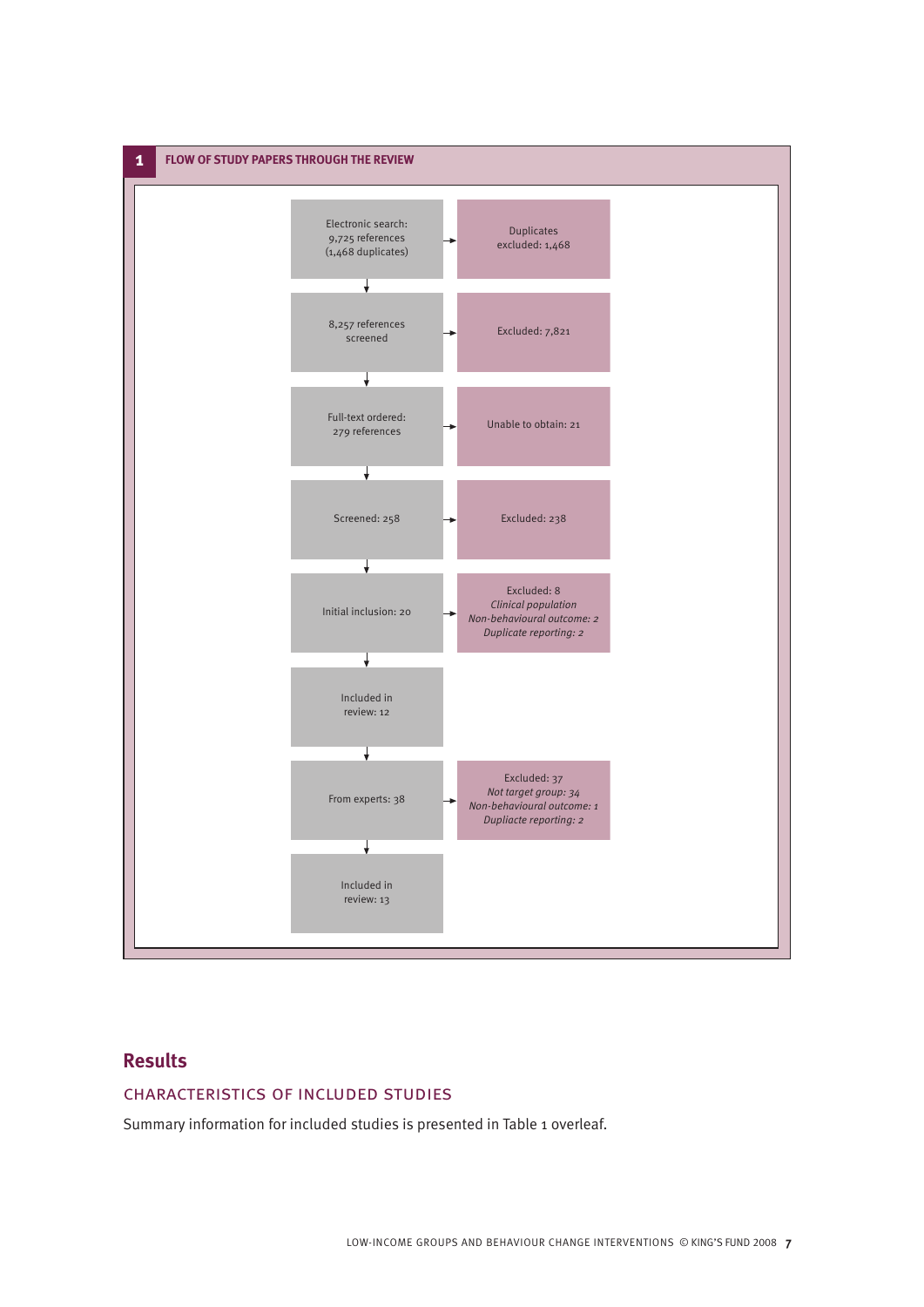#### **TABLE 1: SUMMARY OF STUDIES**

| <b>Study</b>                                                                                       | <b>Study design</b>               | <b>Country</b>     | <b>Target</b>     | <b>Participants</b>                                                                                                                                                                                | <b>Theoretical base of intervention</b>                                                          |
|----------------------------------------------------------------------------------------------------|-----------------------------------|--------------------|-------------------|----------------------------------------------------------------------------------------------------------------------------------------------------------------------------------------------------|--------------------------------------------------------------------------------------------------|
| 1. Andrews et al (2007)<br>(intervention description<br>supplemented by<br>Andrews et al 2005)     | Randomised<br>control trial       | <b>USA</b>         | Smoking           | N: 103<br>Inclusion: African-American women<br>Indicator: public housing development                                                                                                               | None stated                                                                                      |
| 2. Auslander et al (2002)<br>(intervention description<br>supplemented by<br>Auslander et al 2000) | Randomised<br>control trial       | <b>USA</b>         | Diet              | N: 294<br>Inclusion: overweight African-American<br>women<br>Indicator: low-income area                                                                                                            | Stages of change                                                                                 |
| 3. Bemelmans et al<br>(2000)                                                                       | Controlled<br>comparison<br>study | The<br>Netherlands | Diet              | N: 266<br>Inclusion: hypercholesterolaemic adults<br>with at least 2 additional CVD risk<br>factors<br>Indicator: socio-economically deprived<br>area                                              | Stages of change                                                                                 |
| 4. Emmons et al (2005)                                                                             | Randomised<br>control trial       | <b>USA</b>         | Diet,<br>exercise | N: 1954<br>Inclusion: non-related medical<br>consultation<br>Indicator: low-income area                                                                                                            | Social cognitive theory, stages of<br>change, precaution adoption and<br>organisational theories |
| 5. Fisher et al (1998)                                                                             | Quasi-<br>experimental            | <b>USA</b>         | Smoking           | N: 2219 - 7 neighbourhoods (2 cities)<br>matched for ethnicity, income and<br>education<br>Inclusion: residents (80% African-<br>American) contactable by telephone.<br>Indicator: low-income area | None stated                                                                                      |

OR=Odds Ratio, CI=Confidence Interval, t=t-statistic of mean differences, SD=standard deviation, p=probability level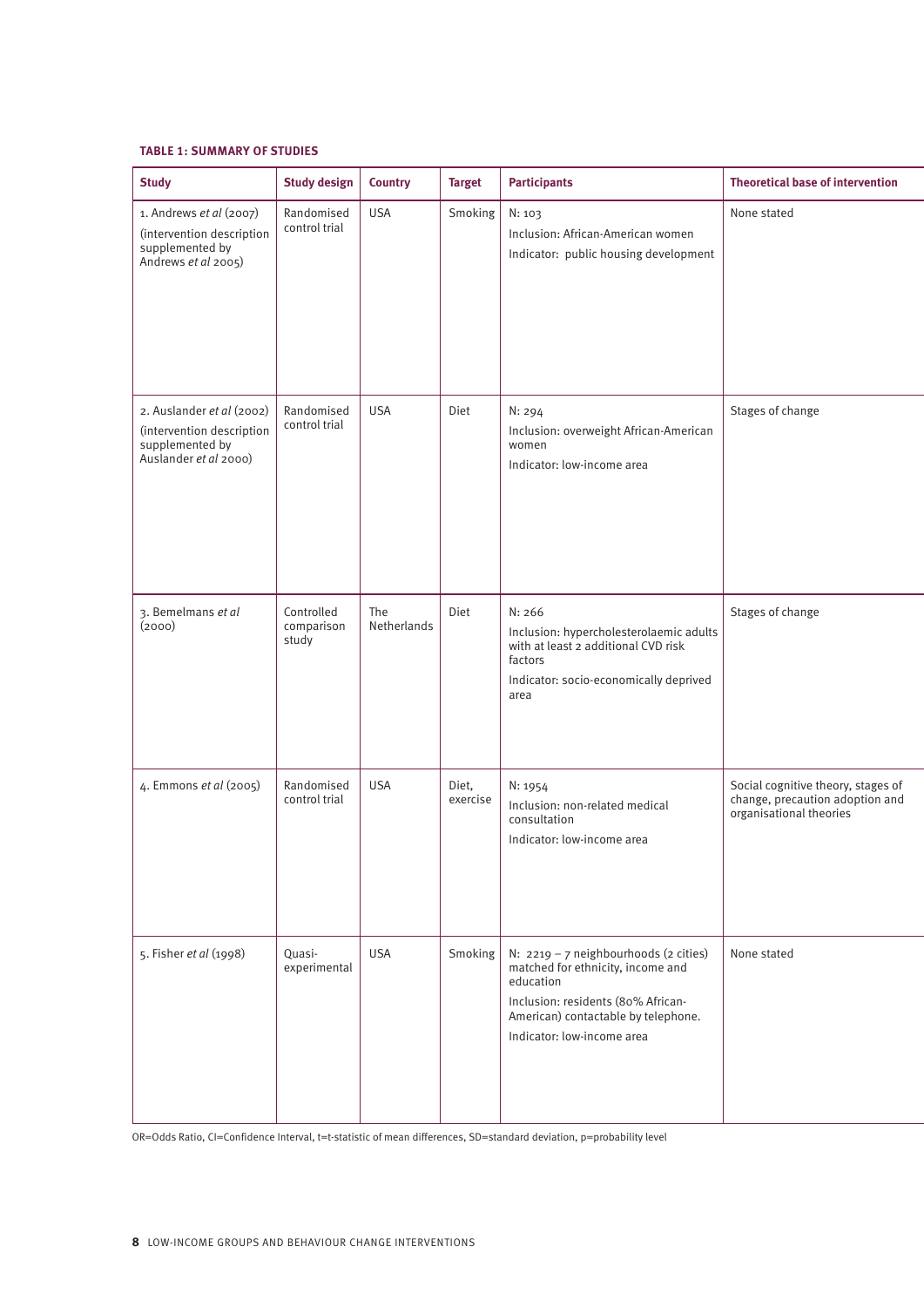| <b>Intervention</b>                                                                                                                                                                                                                                                                                                                                                                                                                                                                                                                                                                                        | <b>Results and effects</b>                                                                                                                                                                                                                                                                                                                                                                                                                                                                                                                                                                                                                                                                                                                                        |
|------------------------------------------------------------------------------------------------------------------------------------------------------------------------------------------------------------------------------------------------------------------------------------------------------------------------------------------------------------------------------------------------------------------------------------------------------------------------------------------------------------------------------------------------------------------------------------------------------------|-------------------------------------------------------------------------------------------------------------------------------------------------------------------------------------------------------------------------------------------------------------------------------------------------------------------------------------------------------------------------------------------------------------------------------------------------------------------------------------------------------------------------------------------------------------------------------------------------------------------------------------------------------------------------------------------------------------------------------------------------------------------|
| Techniques: increasing self-efficacy and supporting relationships; free<br>NRT, self-help educational materials, culturally specific<br>Delivery: nurse-led behavioural/empowerment counselling in group;<br>weekly individual counselling in person or by phone by trained<br>Community Health Workers, who were local African-American women,<br>ex-smokers<br>Context: community<br>Intensity: weekly 1-hour group education and behavioural counselling<br>for 6 weeks and a booster counselling session at week 12 and 24.<br>Contact with CHW, 1 per week for 24 weeks<br>Follow-up: 12 and 24 weeks | Outcome: smoking status<br>Assessment: self-report and carbon monoxide breath readings<br>Effect: positive $-6$ month abstinence was 27.5% and 5.7% in<br>intervention and comparison group. Intervention group more likely to<br>quit smoking than comparison participants (OR=6.18, 95% CI=1.65-<br>23.01)                                                                                                                                                                                                                                                                                                                                                                                                                                                      |
| Techniques: in class and community demonstrations, teach<br>participants how to assess fat in diet, label reading, shopping for low<br>fat foods, recipe modification, eating out, coping with high-risk<br>situations; culturally specific<br>Delivery: individual and group peer counselling by peer educators<br>from African-American community. Assessment, review of current<br>stage, goal setting<br>Context: community<br>Intensity: 12 sessions (6 group, 6 individual), 1 per week for 3 months<br>- session length not reported<br>Follow-up: 6 months                                         | Outcome: fat intake (daily calories from fat and saturated fat)<br>Assessment: self-report<br>Effect: positive – percent of calories from fat for treatment group was<br>reduced from 35.9% pre-test to 32.3% 6-month follow-up compared to<br>36% and 34.5% respectively for control. No SD. Difference between<br>control and treatment: at baseline, t=0.03 n.s.; 3 month post, t=4.01,<br>p<0.001; 6-month follow-up, t=2.50, p<0.05. Calories from saturated<br>fat treatment group significantly reduced from pre 12.4% to post<br>10.8% and follow-up 10.9%. Control scored 12.4%, 12.3%, 12.0%<br>respectively. Difference between control and treatment: at baseline,<br>t=0.00 n.s.; 3 month post, t=4.39, p<0.001; 6-month follow-up t=3.00,<br>p<0.01 |
| Techniques: information about healthy products and Mediterranean<br>diet, explanation of reading food labels, video about shopping for food<br>and product choice, local recipe book, personal letter tailored to stage<br>of change providing tailored information<br>Delivery: small group sessions (n=10) with partners attending and<br>booklets with programme-relevant information<br>Context: community<br>Intensity: three 2-hour sessions and 4 dietary education booklets<br>Follow-up: 52 weeks                                                                                                 | Outcome: consumption of fruit, vegetables, red meat, and intake of<br>total and saturated fat<br>Assessment: self-report<br>Effect: fruit = positive outcome for men intervention mean 297g day<br>(SD170), women intervention 342g (SD180) men control 221g (SD163),<br>women control 283g (SD175)<br>Total fat = positive - reduce intake with mean net difference of $1.8\%$<br>Saturated fat = positive net difference 1.1%                                                                                                                                                                                                                                                                                                                                   |
| Techniques: provision of a tailored prescription for cancer prevention<br>indicating specific risk factors, individual counselling using<br>motivational interviewing<br>Delivery: telephone counselling and written material<br>Context: primary care<br>Intensity: one 20-minute individual counselling session, four 10-<br>minute follow-up telephone counselling sessions, 6 sets of tailored<br>written material and ongoing activities<br>Follow-up: 8 months                                                                                                                                       | Outcome: diet (fruit and vegetables per day, red meat consumption)<br>and exercise (weekly minutes of physical activity)<br>Assessment: self-report<br>Effect: diet = positive: adjusted %s of participants with each health<br>behaviour at baseline and follow-up. Servings fruit/veg ?5/d Control -<br>3.8% Intervention = 3.3%, p=0.005<br>Exercise = non-significant                                                                                                                                                                                                                                                                                                                                                                                         |
| Techniques: unclear<br>Delivery: multiple. Included smoking cessation classes, billboards,<br>door-to-door campaign, gospelfest with anti-smoking songs, health<br>fairs, self help brochures<br>Context: community<br>Intensity: unclear, but programme ran for 24 months<br>Follow-up: 2 years from start of programme                                                                                                                                                                                                                                                                                   | Outcome: smoking prevalence<br>Assessment: self-report<br>Effect: positive. Smoking prevalence declined 7% p=.028 in St Louis<br>programme receiving sample and only 1% p=.641 in Kansas City<br>comparison group between 1990-92. Reliability suggested by<br>reduced prevalence in 3 St Louis neighbourhoods                                                                                                                                                                                                                                                                                                                                                                                                                                                    |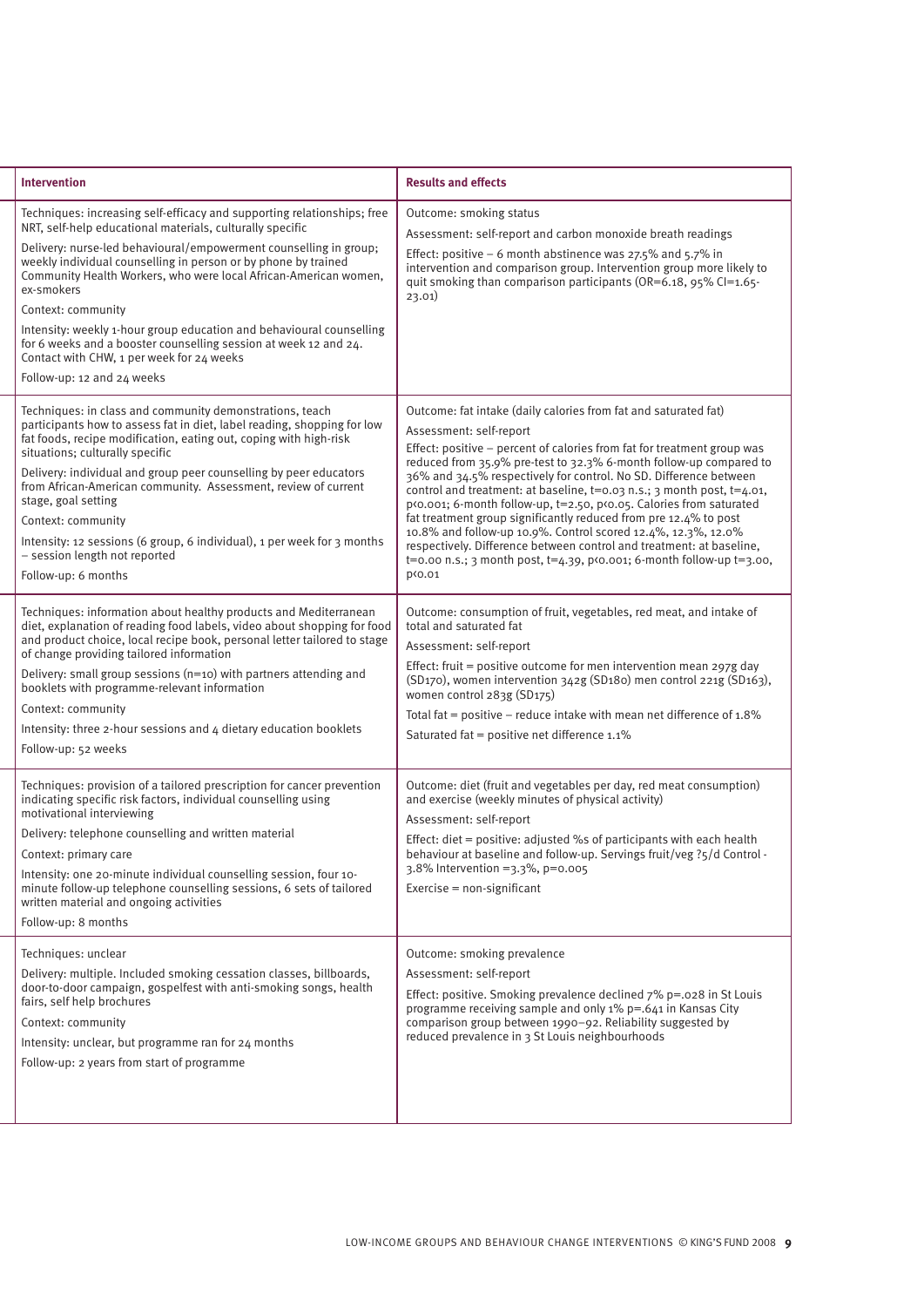## **TABLE 1: (CONTD)**

| <b>Study</b>                                                                                                                | <b>Study design</b>                         | <b>Country</b> | <b>Target</b>                             | <b>Participants</b>                                                                                                                                                                                                                                                                                                                                         | <b>Theoretical base of intervention</b>                                                            |
|-----------------------------------------------------------------------------------------------------------------------------|---------------------------------------------|----------------|-------------------------------------------|-------------------------------------------------------------------------------------------------------------------------------------------------------------------------------------------------------------------------------------------------------------------------------------------------------------------------------------------------------------|----------------------------------------------------------------------------------------------------|
| 6. Hahn et al (2004)<br>(intervention description<br>supplemented by<br>Loughlan and Mutrie<br>1995)                        | Quasi-<br>experimental                      | <b>USA</b>     | Smoking                                   | N: 538 (intervention n= 248; control n<br>$= 290$<br>Inclusion: no one excluded volunteers<br>Indicator: had to be 18 years or older<br>and earn less than \$25,000 per year                                                                                                                                                                                | None stated                                                                                        |
| 7. Lowther et al (2002)<br>(intervention description<br>supplemented by<br>Loughlin and Mutrie<br>1995)                     | Randomised<br>control trial                 | UK             | Physical<br>activity                      | N: 370<br>Inclusion: residents of 2 Scottish<br>housing estates<br>Indicator: low-income area; people not<br>regularly active                                                                                                                                                                                                                               | Not clear                                                                                          |
| 8. O'Loughlin et al (1999)<br>(intervention description<br>supplemented by<br>O'Loughlin et al 1997;<br>Paradis et al 1995) | Quasi-<br>experimental                      | Canada         | Smoking,<br>physical<br>activity,<br>diet | N: 1195 neighbourhoods (2 matched<br>areas)<br>Inclusion: residents contactable by<br>telephone<br>Indicator: low-income area with high<br>CVD mortality rate                                                                                                                                                                                               | Social learning theory, the<br>reasoned action model and the<br>precede-proceed model              |
| 9. Rosamond et al (2000)                                                                                                    | Non-<br>randomised<br>intervention<br>trial | <b>USA</b>     | Diet,<br>physical<br>activity             | N: 712 (579 enhanced intervention<br>group, 133 minimum intervention<br>group)<br>Inclusion: all women 50 years of age or<br>older, income < 200% of poverty level,<br>uninsured or underinsured resident in<br>one of 31 counties (17 minimum<br>intervention, 14 enhanced intervention)<br>found to be at elevated risk for CVD.<br>Indicator: low income | Social cognitive theory, the<br>transtheoretical model and<br>behaviour modification<br>principles |
| 10. Solomon et al (2000)                                                                                                    | Randomised<br>control trial                 | <b>USA</b>     | Smoking                                   | N: 214<br>Inclusion: women aged 18-50 years,<br>who smoked more than 4 cigarettes per<br>day and had a home telephone<br>Indicator: low income                                                                                                                                                                                                              | None stated                                                                                        |

OR=Odds Ratio, CI=Confidence Interval, t=t-statistic of mean differences, SD=standard deviation, p=probability level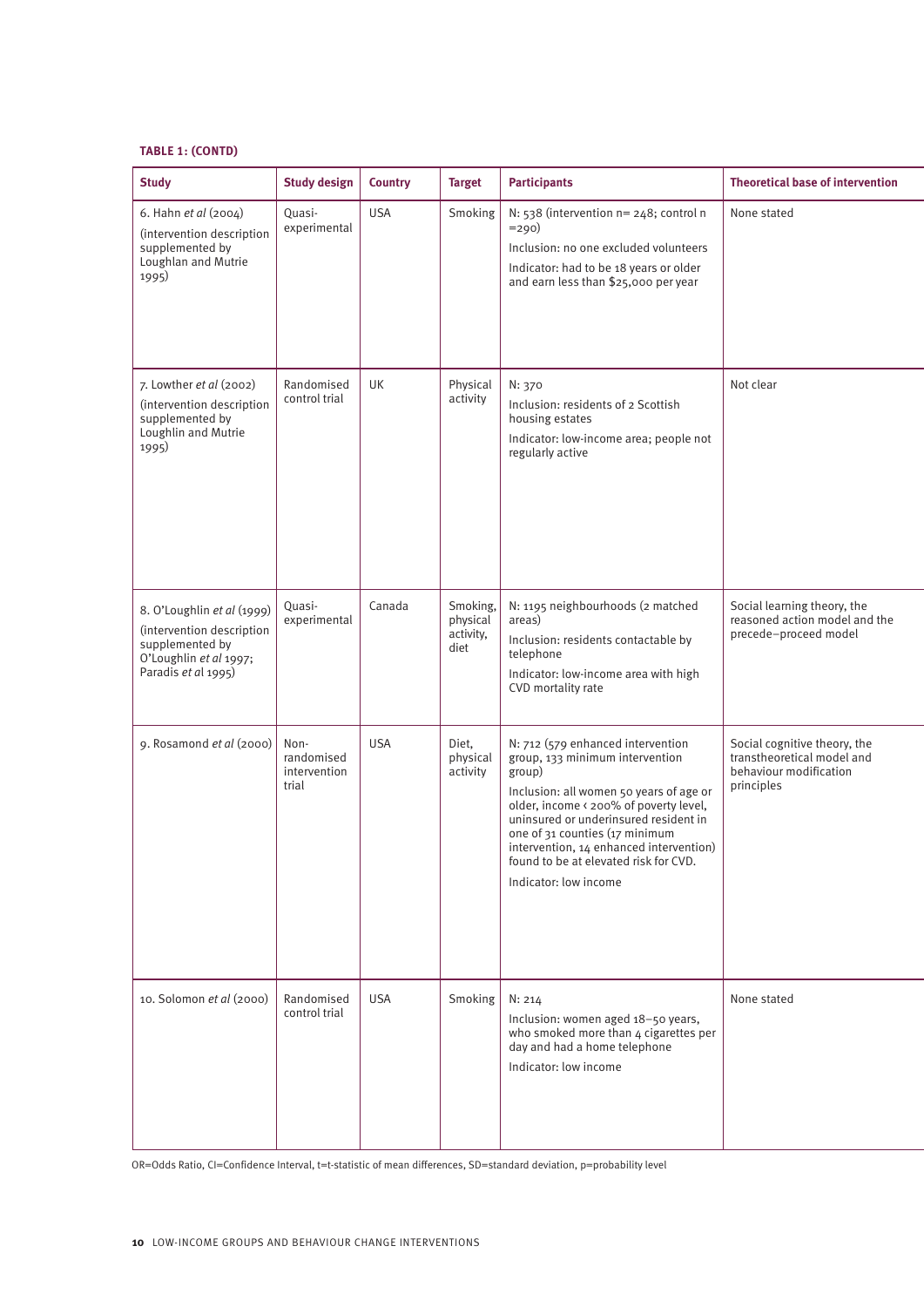| <b>Intervention</b>                                                                                                                                                                                                                                                                                                                                                                                                                                                                                                                                                                                                                                                                                                                                                                           | <b>Results and effects</b>                                                                                                                                                                                                                                                                                                                                                                                                                                                          |
|-----------------------------------------------------------------------------------------------------------------------------------------------------------------------------------------------------------------------------------------------------------------------------------------------------------------------------------------------------------------------------------------------------------------------------------------------------------------------------------------------------------------------------------------------------------------------------------------------------------------------------------------------------------------------------------------------------------------------------------------------------------------------------------------------|-------------------------------------------------------------------------------------------------------------------------------------------------------------------------------------------------------------------------------------------------------------------------------------------------------------------------------------------------------------------------------------------------------------------------------------------------------------------------------------|
| Techniques: unclear<br>Delivery: multiple. Quit and win supported by provider advice, mailed<br>postcards, online and one-to-one telephone quit assistance, media<br>campaign (radio, television advertisements, billboard and newspaper<br>features, promotional fliers), group smoking cessation classes,<br>community quit date and cash prize lottery<br>Context: community<br>Intensity: unclear<br>Follow-up: 12 months                                                                                                                                                                                                                                                                                                                                                                 | Outcome: tobacco use<br>Assessment: self-reported not having used any form of tobacco within<br>past 7 days; urine sample<br>Effect: positive. Confirmed quit rates showed that at 3 months 11%<br>had quit compared to 0.7% and at 12 months 8% had quit compared<br>to 0.7%                                                                                                                                                                                                       |
| Techniques: free vouchers to local exercise facilities. Exercise<br>consultation experimental group received a one-to one exercise<br>consultation interview which discussed how to become more<br>physically active, advantages and disadvantages of change, barriers,<br>social support, goal setting, relapse prevention<br>Delivery: fitness assessment experimental group received standard<br>computerised physical fitness assessment and then offered an<br>exercise programme geared to personal capabilities. Exercise<br>consultation got one-to-one interview. Control group got height and<br>body mass measurement, and information on physical activity<br>Context: community<br>Intensity: 30 minute consultation<br>Follow-up: 4, 12, 24, 52 weeks                           | Outcome: regular physical activity<br>Assessment: self-report<br>Effect: no difference in physical activity between 2 groups. Physical<br>activity increased from baseline to 4 weeks and maintained at 3 and 6<br>months for both groups, but declined by 12 months follow-up. Only<br>exercise consultation experimental group reported significantly more<br>activity after 1 year. Dropout rate for fitness assessment group was<br>higher than for exercise consultation group |
| Delivery: multiple. Smoking cessation workshops, heart-health recipe<br>contests, heart health education workshops, menu labelling, direct<br>mail and video educational materials<br>Context: community<br>Intensity: unclear, but programme ran for 48 months<br>Follow-up: 3 years and 5 years from the start of the programme                                                                                                                                                                                                                                                                                                                                                                                                                                                             | Outcome: smoking, diet (fat intake), physical activity<br>Assessment: self-report<br>Effect:<br>a) Smoking: non-significant<br>b) Diet (fat intake): non-significant<br>c) Physical activity: negative                                                                                                                                                                                                                                                                              |
| Techniques: patient assessment to set goals, counselling to improve<br>patient self-efficacy, educational material to identify and reinforce<br>positive behaviours, tailored tip sheets, patient self-assessment,<br>individual counselling, breaking goals into small, achievable steps<br>Delivery: Minimum Intervention (MI): usual health department<br>counselling system and education materials;<br>Enhanced Intervention (EI): health department staff provided a structured<br>assessment of diet and physical activity followed by structured<br>counselling focused on behaviours in greatest need of change<br>Context: primary care<br>Intensity: MI - usual health department follow-up - variable and not<br>specified<br>$EI - 3$ intervention visits<br>Follow-up: 7 months | Outcome: diet (fat intake), physical activity (frequency, duration,<br>intensity)<br>Assessment: self-report<br>Effect:<br>a) Diet: positive. Reduced cholesterol, blood pressure, smoking in<br>both groups though not statistically significant<br>b) Physical activity: positive $-5.9\%$ report regular physical activity<br>in El group and 9.3% in MI group, but difference between groups<br>was not statistically significant                                               |
| Techniques: unclear<br>Delivery: free nicotine replacement therapy and telephone counselling<br>Context: home<br>Intensity: 8-10 weeks of nicotine patches and 1 phone call before quit<br>day, on quit day, 1 phone call 4 days after quit day and a weekly or<br>biweekly phone call for up to 3 months<br>Follow-up: 6 months                                                                                                                                                                                                                                                                                                                                                                                                                                                              | Outcome: smoking prevalence<br>Assessment: self-report and carbon monoxide readings<br>Effect: non-significant. At 3-month follow-up 42% of women in patch<br>plus proactive counselling were abstinent compared to 28% of patch<br>only. No differences at 6-month follow-up. Experimental subject report<br>greater confidence to quit                                                                                                                                            |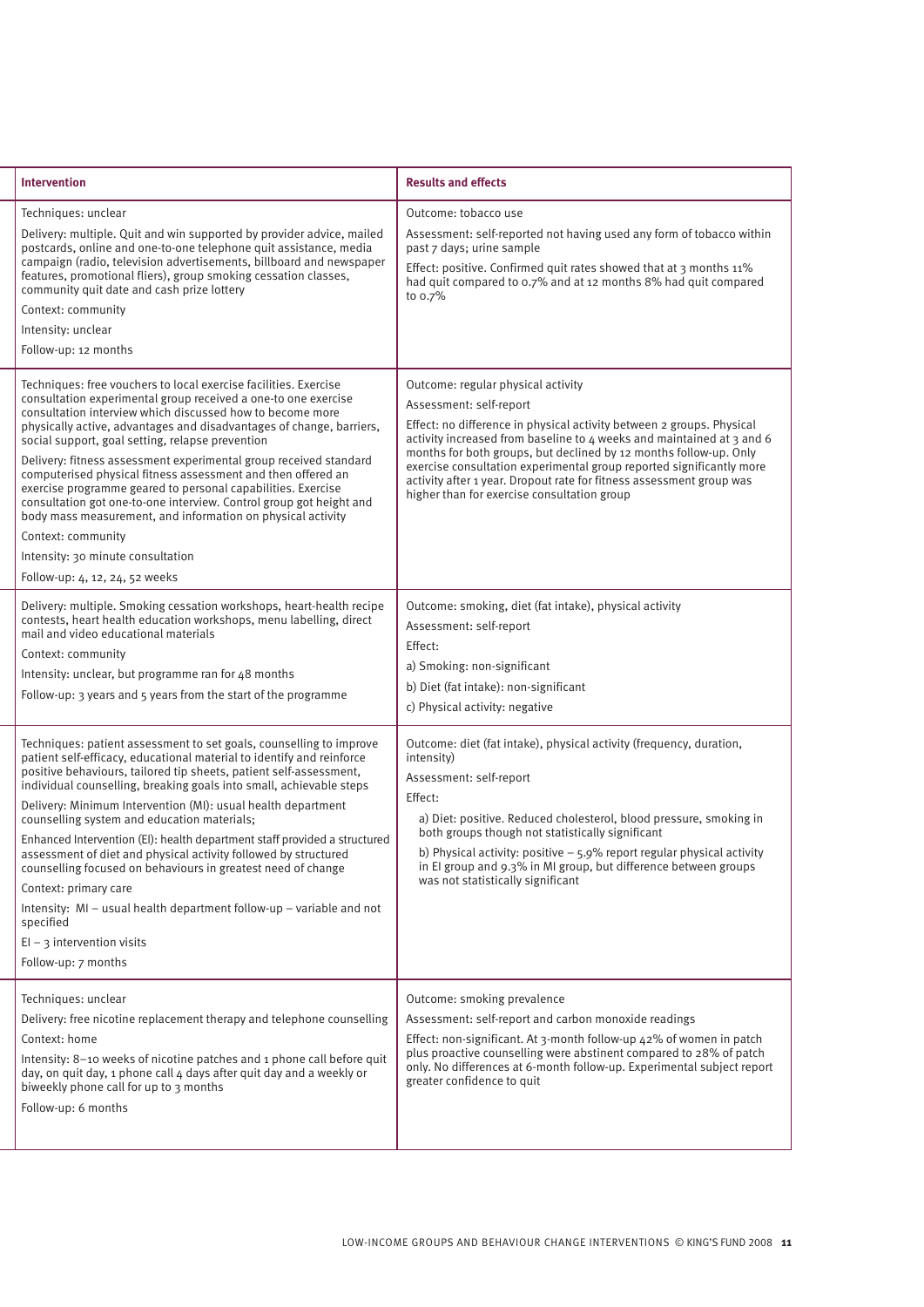## **TABLE 1: (CONTD)**

| <b>Study</b>                  | <b>Study design</b>         | <b>Country</b> | <b>Target</b> | <b>Participants</b>                                                                                                                                                                                                                                                                           | <b>Theoretical base of intervention</b>        |
|-------------------------------|-----------------------------|----------------|---------------|-----------------------------------------------------------------------------------------------------------------------------------------------------------------------------------------------------------------------------------------------------------------------------------------------|------------------------------------------------|
| 11. Solomon et al (2005)      | Randomised<br>control trial | <b>USA</b>     | Smoking       | N: 330<br>Inclusion: women aged 18-50, smoking<br>more than 4 cigarettes a day, with home<br>telephone, intending to quit in the next<br>2 weeks<br>Indicator: currently receiving Medicaid<br>or Vermont Health Assistance Plan<br>(VHAP) health care coverage for low-<br>income Vermonters | None stated                                    |
| 12. Steptoe et al (2003)      | Randomised<br>control trial | <b>UK</b>      | Diet          | N: 271<br>Inclusion: primary health centre<br>patients, aged 18-70, resident in low-<br>income area, with an income less than<br>£400 per week<br>Indicator: low-income area                                                                                                                  | Social learning theory and stages<br>of change |
| 13. Sykes and Marks<br>(2001) | Randomised<br>control trial | <b>UK</b>      | Smoking       | N: 260<br>Inclusion: smokers volunteering to<br>attend a smoking cessation trial<br>Indicator: low-income area                                                                                                                                                                                | Unclear                                        |

OR=Odds Ratio, CI=Confidence Interval, t=t-statistic of mean differences, SD=standard deviation, p=probability level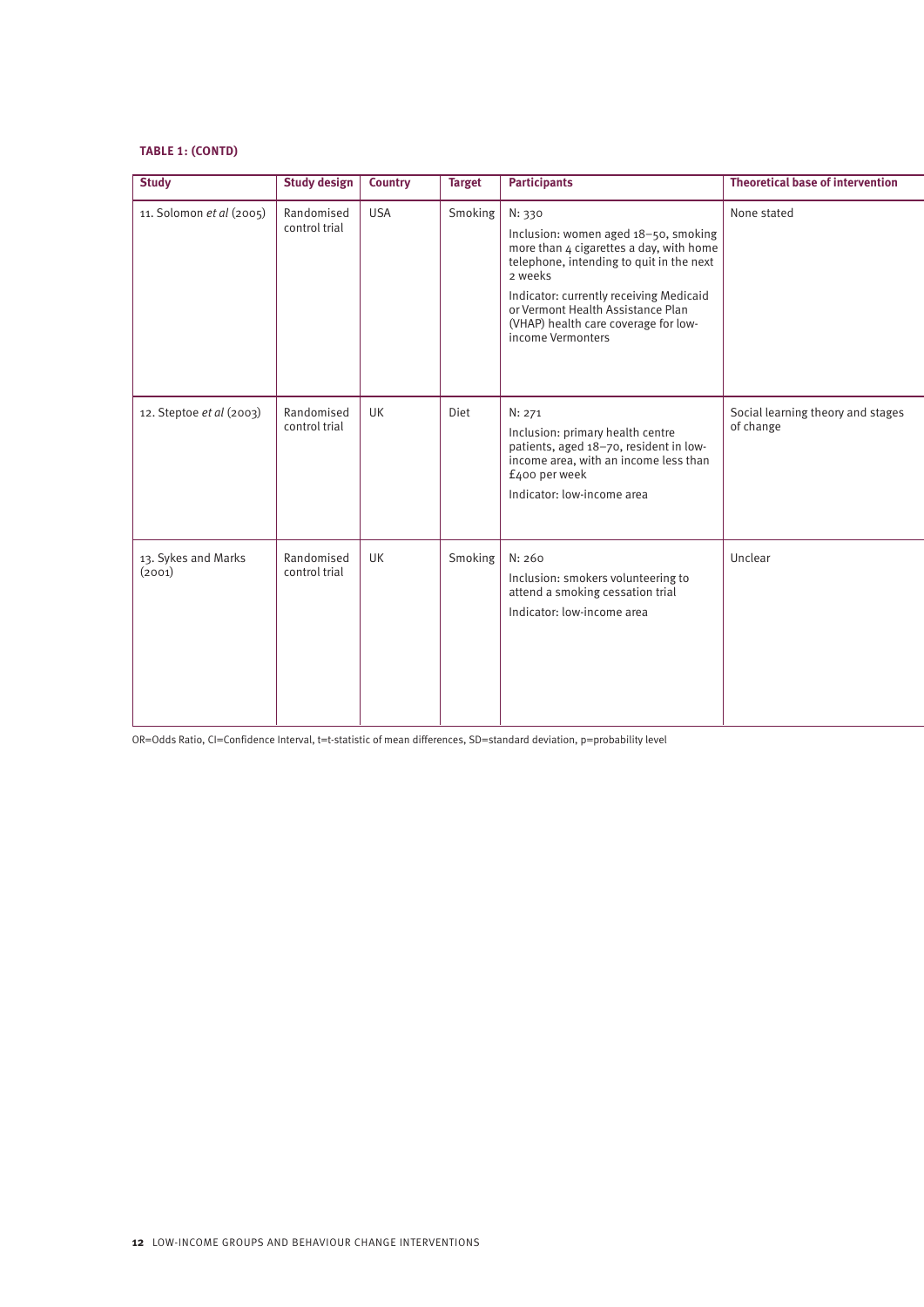| <b>Intervention</b>                                                                                                                                                                                                                                                                                                                                                                                                                                                                                                                                                                                                    | <b>Results and effects</b>                                                                                                                                                                                                                                                                                                                                                                          |
|------------------------------------------------------------------------------------------------------------------------------------------------------------------------------------------------------------------------------------------------------------------------------------------------------------------------------------------------------------------------------------------------------------------------------------------------------------------------------------------------------------------------------------------------------------------------------------------------------------------------|-----------------------------------------------------------------------------------------------------------------------------------------------------------------------------------------------------------------------------------------------------------------------------------------------------------------------------------------------------------------------------------------------------|
| Techniques: free NRT plus proactive telephone peer support. The<br>support person followed a semi-structured protocol to provide<br>encouragement, guidance and reinforcement for quitting smoking and<br>to assist in problem-solving high risk-for-smoking situations<br>Delivery: telephone interview and free nicotine patches through the<br>post<br>Context: home<br>Intensity: up to $\mu$ months of proactive support by telephone. 3 phone<br>calls then subsequent calls occurring weekly and tapering to bi-weekly<br>for up to 4 months. Up to 10 weeks' supply of nicotine patches<br>Follow-up: 6 months | Outcome: smoking cessation<br>Assessment: self-reported abstinence<br>Effect: non-significant. At 3 months telephone support had a<br>significant effect with 43% of experimental versus 26% of control<br>reporting 30 day abstinence. Difference was no longer significant at 6<br>months                                                                                                         |
| Techniques: behavioural counselling<br>Delivery: a research nurse provided a baseline assessment, two<br>individual counselling sessions<br>Context: primary care<br>Intensity: 1 baseline assessment, one 15-minute counselling session,<br>a second 15-minute counselling session 2 weeks later<br>Follow-up: 12 months                                                                                                                                                                                                                                                                                              | Outcome: diet (fruit and vegetable consumption)<br>Assessment: self-report and biomarkers of fruit and vegetable intake<br>(urine test)<br>Effect: positive consumption of fruit and vegetables increased by 1.5<br>and 0.9 portions per day in the behavioural and nutrition groups.<br>Proportion of participants eating 5 or more portions per day increased<br>by 42% and 27% in the two groups |
| Techniques: multiple<br>Delivery: choice of psychological methods and optional nicotine<br>replacement therapy<br>(30 CBT and other methods in self help package consisting of<br>handbook, reduction cards, progress chart)<br>Context: community<br>Intensity: reduction. Initial 7-10 day period.<br>Relapse prevention: unclear, but totals 3 months<br>Follow-up: 6 months                                                                                                                                                                                                                                        | Outcome: smoking prevalence<br>Assessment: self-report and carbon monoxide readings<br>Effect: positive at 6-month follow-up 17.2% of receiving therapy were<br>abstinent and 11.5% had reduced consumption by a quarter of pre-<br>treatment level compared to 5.6% of control group who were abstinent<br>and of whom none had reduced their consumption                                          |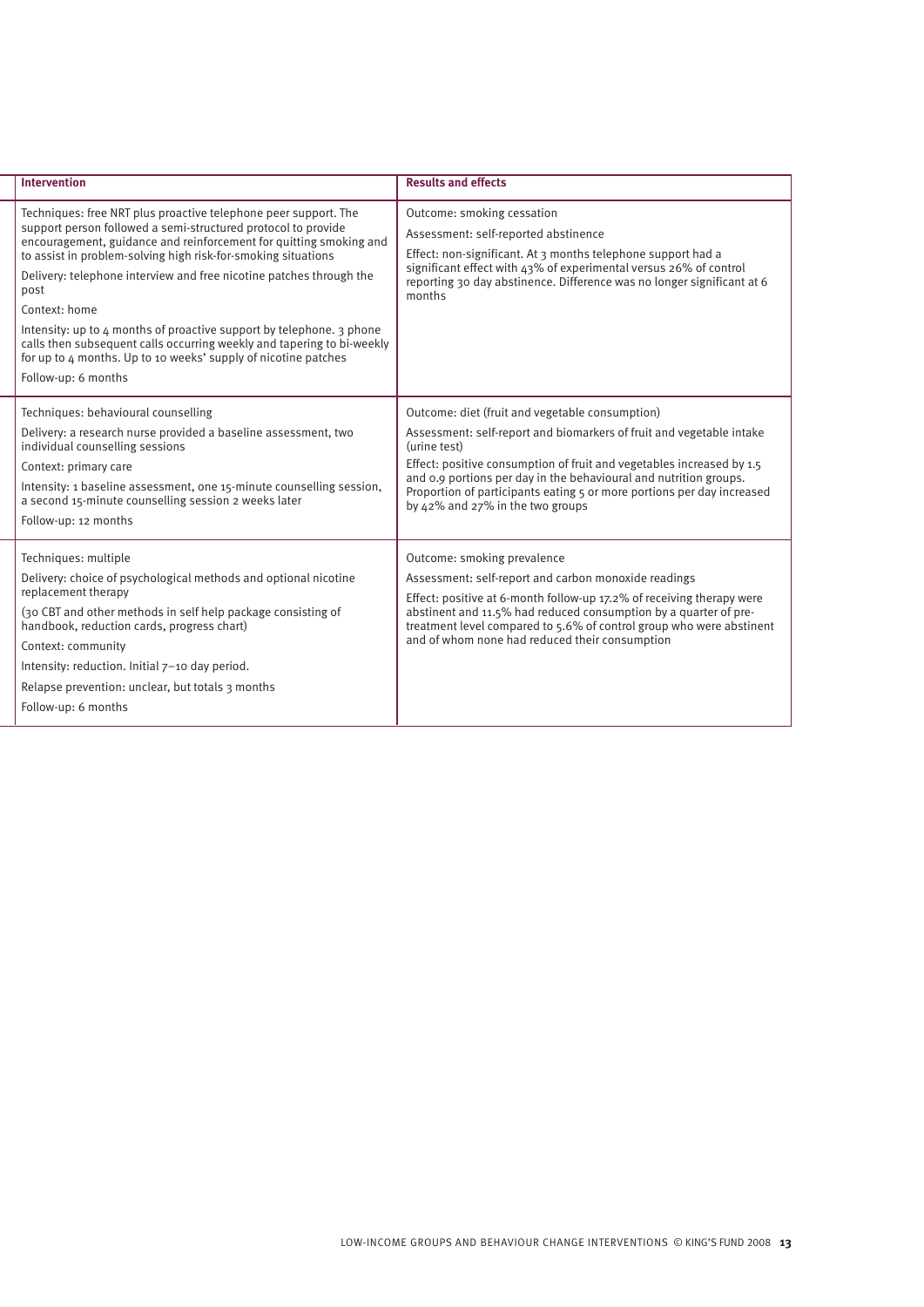Of the 13 studies included in the review, three were conducted in the United Kingdom (Lowther *et al* 2002; Steptoe *et al* 2003; Sykes and Marks 2001), one in Canada (O'Loughlin *et al* 1999), eight in the USA (Andrews *et al* 2007; Auslander *et al* 2002; Emmons *et al* 2005; Fisher *et al* 1998; Hahn *et al* 2004; Rosamond *et al* 2000; Solomon *et al* 2000; Solomon *et al* 2005), and one in the Netherlands (Bemelmans *et al* 2000). In total, seven, six and four studies developed interventions to promote smoking cessation, healthy eating and physical activity, respectively, with three studies targeting more than one behaviour (Emmons *et al* 2005; O'Loughlin *et al* 1999; Rosamond *et al* 2000).

Eight studies were randomised control trials (Andrews *et al* 2007; Auslander *et al* 2002; Emmons *et al* 2005; Lowther *et al* 2002; Solomon *et al* 2000; Solomon *et al* 2005; Steptoe *et al* 2003; Sykes and Marks 2001) and five studies evaluated interventions among a non-randomised cohort with concurrent control (Bemelmans *et al* 2000; Fisher *et al* 1998; Hahn *et al* 2004; O'Loughlin *et al* 1999; Rosamond *et al* 2000). Sample sizes ranged from 15 to more than 2,000, though most were between 200 and 1,000, with an average approaching 500. Effect data were extracted for the final follow-up, which ranged from less than 6 months (Andrews *et al* 2007) to between 6 and 12 months (Auslander *et al* 2002; Emmons *et al* 2005; Rosamond *et al* 2000; Solomon *et al* 2000; Solomon *et al* 2005; Sykes and Marks 2001), to 12 months or more (Bemelmans *et al* 2000; Fisher *et al* 1998; Hahn *et al* 2004; Lowther *et al* 2002; O'Loughlin *et al* 1999; Steptoe *et al* 2003). None of the studies investigatedcost-effectiveness.

# intervention techniques

Interventions were very heterogeneous, incorporating anything from  $\Delta$  to 19 techniques. Figure 2 shows the number of interventions incorporating each technique (multiple behaviours targeted by one study intervention are counted as separate interventions). Those used most frequently (in at least 10 of the 17 interventions) were: providing general information; providing information about the consequences of a particular behaviour; helping to form an intention to change a behaviour; setting specific goals; identifying barriers to changing behaviour; and planning social support or social change and providing rewards contingent on performing the behaviour.

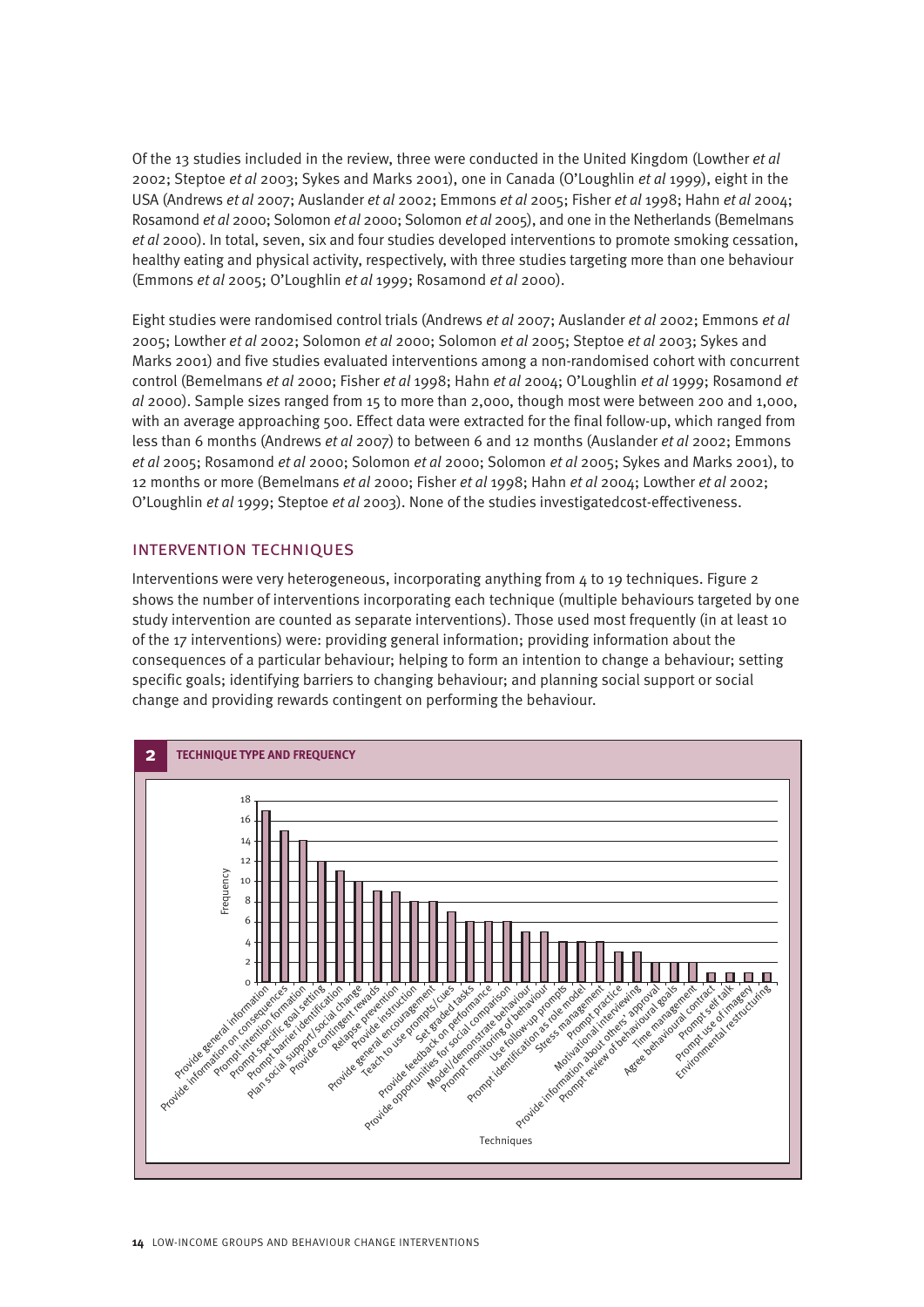# intervention content and effects

Overall, nine interventions had positive effects, seven resulted in no detectable change and one had an adverse effect. For smoking, four studies reported a positive effect (Andrews *et al* 2007; Fisher *et al* 1998; Hahn *et al* 2004; Sykes and Marks 2001), and three reported no effects (O'Loughlin *et al* 1999; Solomon *et al* 2000; Solomon *et al* 2005). For healthy eating, four studies reported positive effects (Auslander *et al* 2002; Bemelmans *et al* 2000; Emmons *et al* 2005; Steptoe *et al* 2003) and two reported no effects (O'Loughlin *et al* 1999; Rosamond *et al* 2000). For physical activity, one study reported a positive effect (Lowther *et al* 2002), two no effects (Emmons *et al* 2005; Rosamond *et al* 2000) and one an adverse effect (O'Loughlin *et al* 1999). Overall, five of the nine positive intervention effects were obtained from RCTs aimed at promoting healthy eating (Auslander *et al* 2002; Emmons *et al* 2005; Steptoe *et al* 2003), physical activity (Lowther *et al* 2002) and smoking cessation (Sykes and Marks 2001 ), three of which were conducted in the United Kingdom (Lowther *et al* 2002; Steptoe *et al* 2003; Sykes and Marks 2001). Differing sample sizes do not appear to explain differences in effectiveness, since there was no difference between sample sizes for effective interventions  $(M =$ 665, SD = 812) and those having no effect ( $M = 613$ , SD = 443; t[11] = 0.12, p = .91).

Effective interventions had a tendency to have fewer techniques on average than ineffective interventions (8.22 vs 12.75; t[15] = -1.95, p=.07; 95% CI for mean difference = -9.48, 0.43) (*see* Figure 3). Figure 4 shows the percentage of interventions that included each technique, comparing effective with ineffective interventions. Due to the heterogeneity in intervention content and design, meta-analysis was not appropriate. Visual inspection suggests that providing information about consequences of the behaviour and about others' views towards the behaviour, and prompting people to form intentions to change behaviour and to set goals for change may be associated with effective interventions.

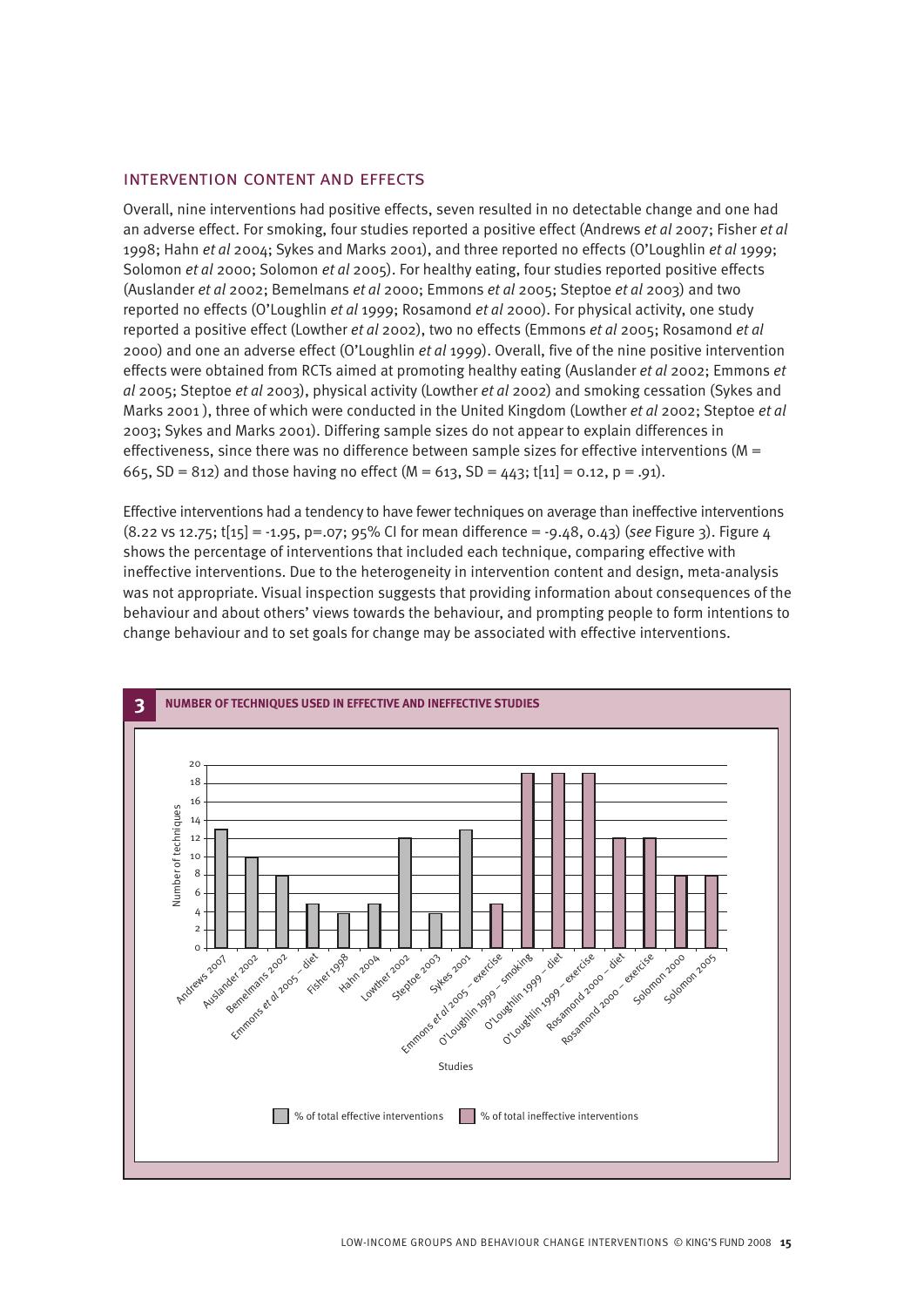

# theoretical base of interventions

Theories were cited in 6 of the 13 included studies, incorporating 10 of the 17 comparisons, four studies drawing on more than one theory. Five studies cited the stages of change/transtheoretical model, four studies cited social cognitive theory, and five theories were cited only once: the theory of reasoned action, the precaution adoption model, the precede–proceed model, behaviour modification principles and organisational theory. There was thus a plethora of theories used in these few studies. None of the papers reported how the stated theories were used as a basis for selecting the techniques comprising the intervention, and none drew conclusions about theory from the evaluation data. There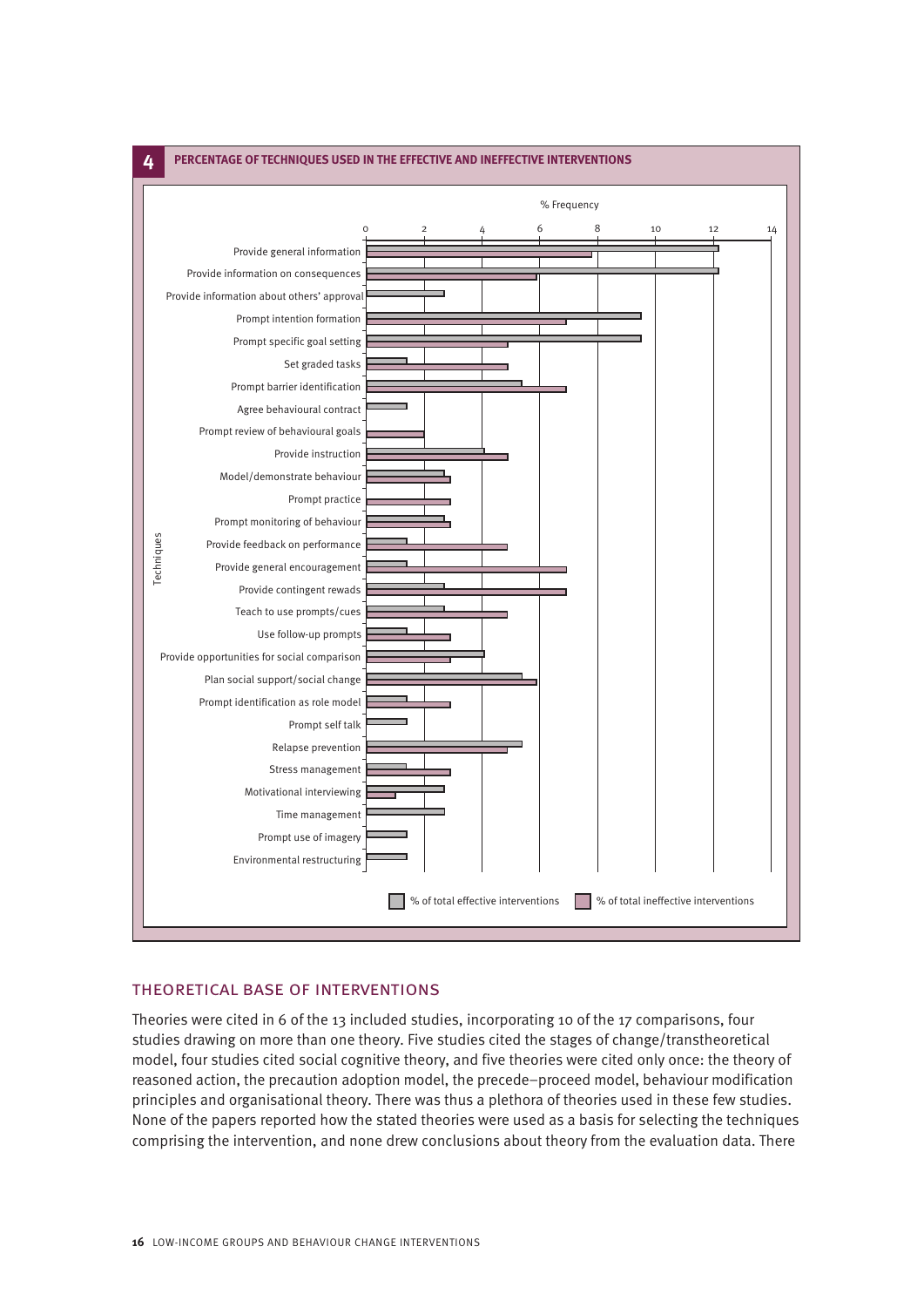were no obvious differences between those studies that explicitly used theory and those that did not in intervention content (that is, the techniques used within the intervention). There was also no obvious association between reported use of theory and whether or not the intervention was effective.

#### **DISCUSSION**

There is evidence that behaviour change interventions can be effective in low-income groups. Of the 17 intervention evaluations that targeted low-income groups, we found that nine were effective, seven were not statistically different and one suggested adverse effects. That nine statistically significant positive results were obtained purely by chance seems unlikely. However, the small number of studies means that the results should be treated with caution. We identified only three UK randomised control trials; however, each reported positive long-term intervention effects across the target behaviours; smoking cessation at six months (Sykes and Marks 2001), healthy eating (Steptoe *et al* 2003) and physical activity (Lowther *et al* 2002) at 12 months.

The most frequently used intervention techniques were providing information (for example, about the consequences of the behaviour) and prompting people to form intentions and set goals. No clear patterns between the purported theoretical basis, intervention content and the effect were evident, although the data set was too small for formal analysis. In addition, the lack of reported detail as to how theory was used in designing interventions precludes the possibility of explaining a lack of association. It may be that particular theories were not useful for intervention development, or that useful theories were poorly applied.

There are two suggestive findings from this review. The first is that more focused interventions involving a small set of techniques may be more effective than interventions combining a large number of different techniques. There may be more variation in the quality of intervention delivery as the number of component techniques increase, both within and between providers, increasing the likelihood of inconsistent effects. This highlights the need to monitor the fidelity of intervention delivery (Bellg *et al* 2004; Hardeman *et al* 2008), an important practice that is rarely observed.

The second suggestive finding is that the most common techniques (providing information and facilitating goal-setting) may be helpful for low-income groups. These two sets of techniques may be working additively, in that providing information about the benefits of changing behaviour may increase people's motivation to change, while helping people to form specific, realistic goals help people to translate motivation into action. This has some parallels with a finding from Coulter and Ellins' systematic review of patient-focused interventions (Coulter and Ellins 2007). They found that providing information, on its own, had little effect on people's knowledge about their own health. However, combined with professional consultation or advice, it could improve knowledge and recall, especially where the information was personalised. Disadvantaged populations benefited more than other groups, possibly because their knowledge base, was less, and so they had more to gain from health information. It is also consistent with a meta-analysis of interventions to increase HIV preventive behaviours (Albarracin *et al* 2005). Providing information changed behaviour only when accompanied by active, behavioural strategies such as teaching self-management techniques.

Goal-setting is a key behaviour change technique in evidence-based theories of behaviour change, most notably social cognitive theory (Bandura 1986) and self-regulation (control) theory (Carver and Scheier 1999). Setting goals that are realistic and achievable help people to feel more confident about being able to change their behaviour. Setting goals may also help people to be more aware of their current behaviour and to take steps when they notice their behaviour is falling short of their targets. Breaking down large, long-term goals into smaller, short-term goals allows people to build on small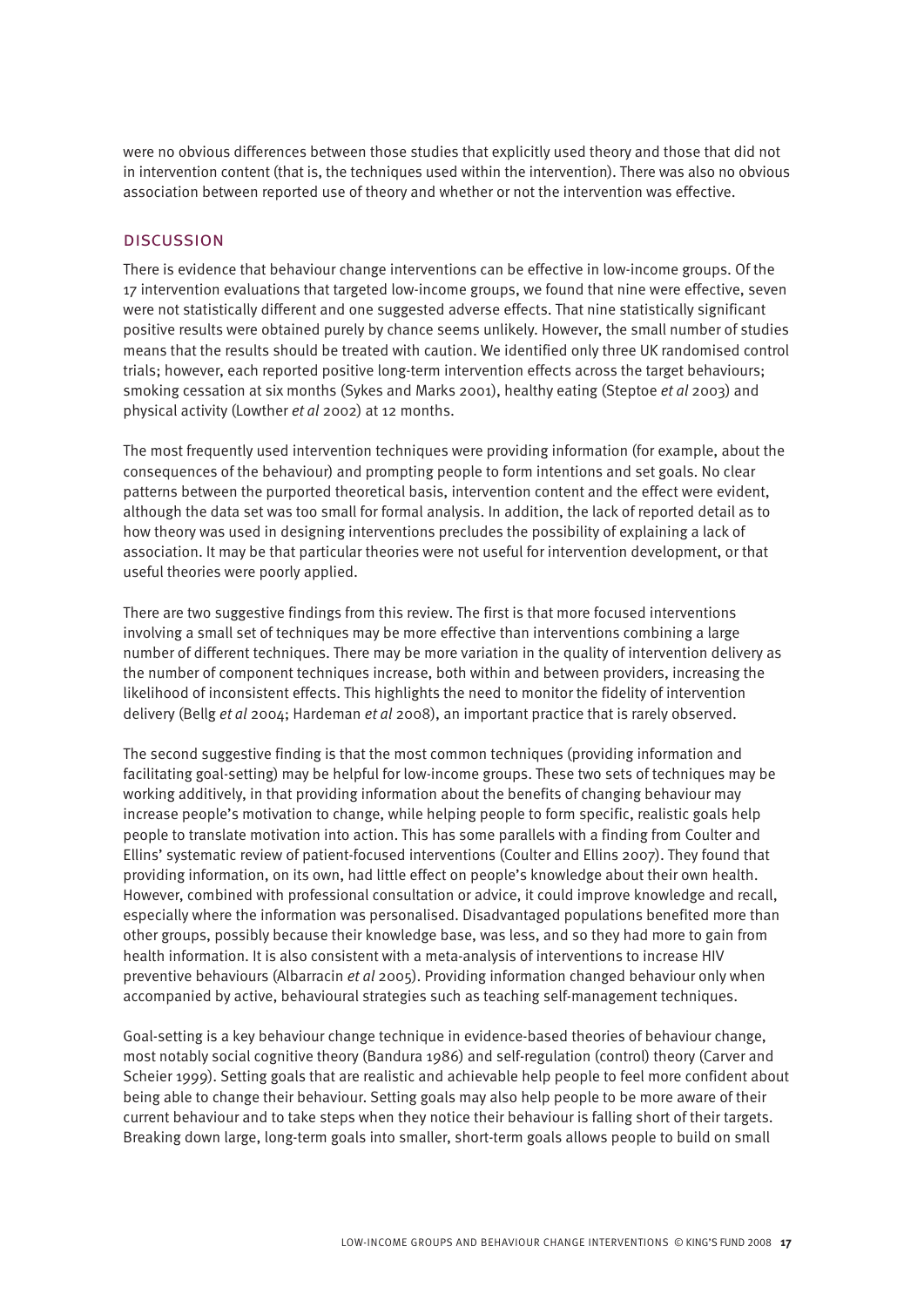successes, leading to greater feelings of control or 'mastery'. This may be especially important for those in disadvantaged situations, who often experience a lack of control and therefore feel powerless to bring about change. Emerging research findings suggest that adults with a low income or a high school education or less score poorly on the 'patient activation measure' (PAM). This measures an individual's confidence, knowledge and skills to take action to improve their health and stay the course even under stress (Hibbard *et al* 2004). Goal-setting is a relatively simple technique that can be successfully taught to a wide range of people varying in educational and social background, but disadvantaged groups may have more to gain, if their confidence and skill base is lower (Heneman *et al* 2005; Mayer *et al* 1994; Kelley and Abraham 2004; Glasgow *et al* 2002).

Our scoping review is, by definition, not exhaustive. Given that only  $3$  of the 13 interventions were conducted in the United Kingdom (nine were from North America), caution needs to be exercised about the generalisability of the findings. In addition, the scope of the review did not extend to consider studies that directly compared the effectiveness of an intervention in low-income groups versus more affluent groups. Therefore, it is not clear whether interventions to change these behaviours are differentially effective across socio-economic groups. We are unable to answer the question as to whether different techniques, or different modes of delivery, tailored so as to be more relevant or attractive, are needed to promote health among lower, than higher, income groups.

However, this review shows that there is a widespread paucity of evidence about the effectiveness and cost-effectiveness of changing health behaviours in disadvantaged groups. If England is to achieve the 'fully engaged' scenario outlined by the second Wanless review (HM Treasury 2004), we need to understand what kinds of interventions are most effective for different groups. To build evidence about 'what works for whom', it is essential that the same intervention be compared across different groups, and that different interventions be compared in the same groups. As this review demonstrates, such work is in its infancy. Increased investment into research evaluating the differential impact of interventions associated with factors such as social class, ethnicity and deprivation has been called for by NICE (NICE 2007).

For those with responsibility for commissioning or conducting systematic reviews in this or related areas, there is a need to consider carefully methods for maximising the inclusion of relevant evidence.

- $\blacksquare$  First, reviews may need to include other study designs that balance adequately methodological reliability and contextual relevance.
- Second, future reviews may need to consider evidence obtained from a wider range of individuals. For example, our review focused on evidence that reported outcomes in adults, excluding evidence that targeted low SES adults but which reported outcomes only in their children.
- Third, future reviews should consider the implications of using different indicators of social disadvantage. For example, in our review the population of interest was defined as low income, but that meant the review excluded 'culturally sensitive/targeted' interventions that were not explicitly indexed under terms related to SES.

A dedicated stream of research funding for research into interventions targeting health behaviour change among low SES groups would thus seem timely and warranted. In 2006/7, the Department of Health spent 3.6 per cent of its £735 million NHS research and development budget on prevention (Cooksey 2006). Of the £950 million spent on health-related research by government and charity funders in 2004/5, 2.5 per cent was spent on research into prevention of disease and promotion of well-being and 0.5 per cent was invested in developing behavioural interventions (Cooksey 2006). Reducing health inequalities needs increased investment in research into behavioural interventions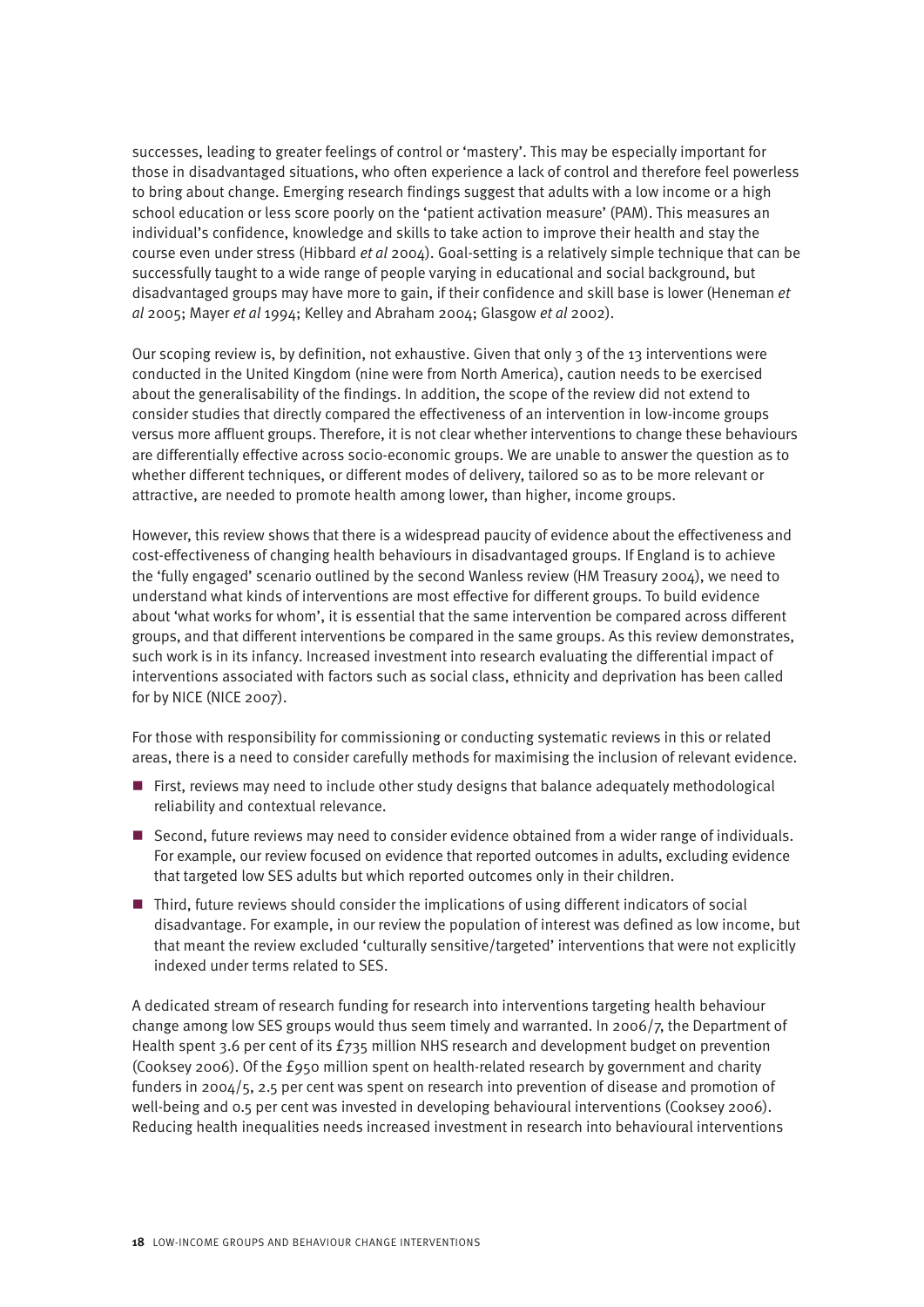for disadvantaged groups. For such investment to maximise its potential to improve population health, the study of interventions to change behaviour should be informed by methods for analysing interventions by their component techniques and underlying theories of behaviour change. This will facilitate building evidence about not just 'what works' but how interventions work – evidence that is crucial for the future development of more effective interventions.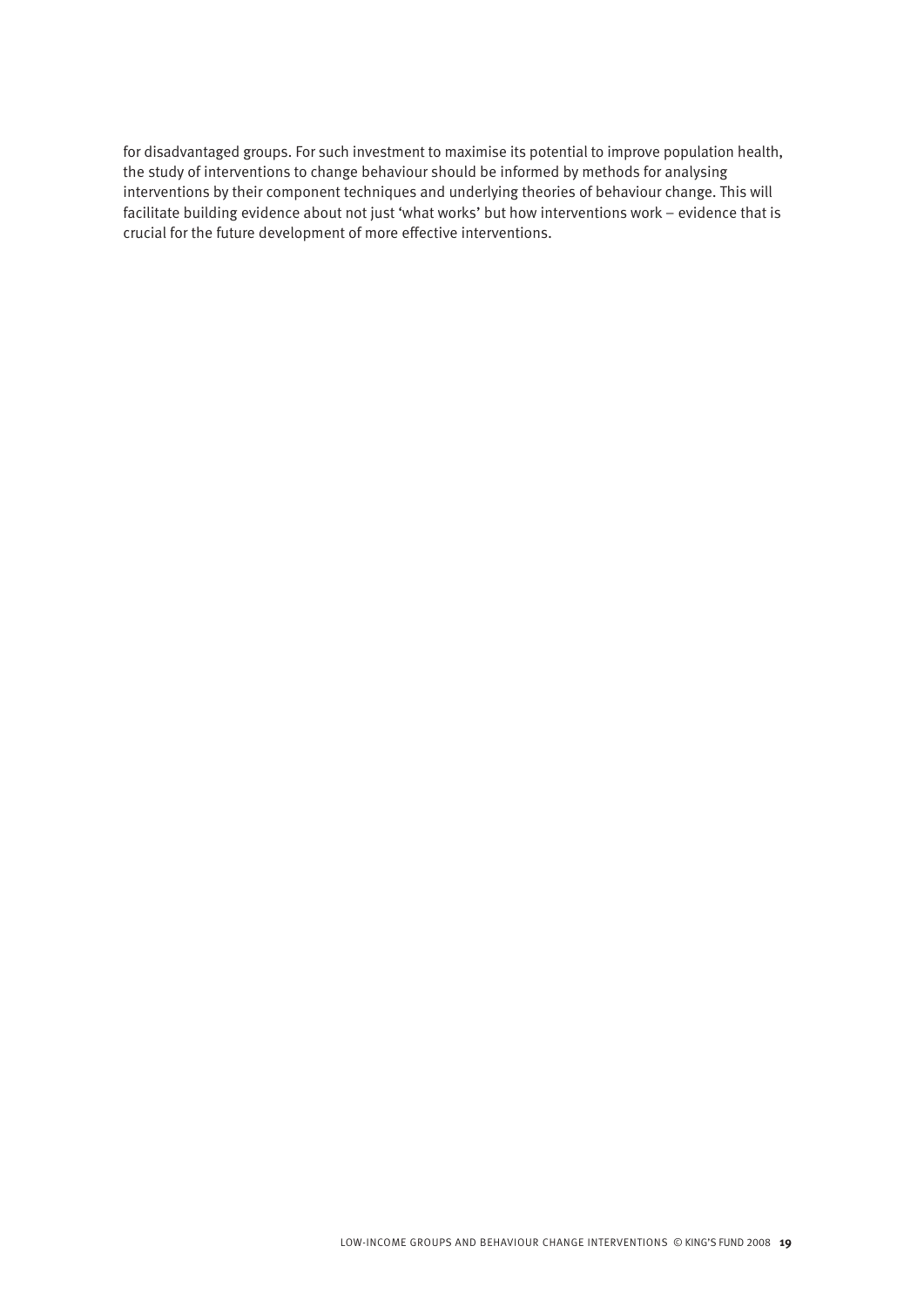# **References**

Abraham C, Michie, S (in press). 'A taxonomy of behavior change techniques used in interventions'. *Health Psychology*.

Albarracin D, Gillette JC, Earl AN, Glasman LR, Durantini MR (2005). 'A test of major assumptions about behaviour change: A comprehensive look at the effects of passive and active HIV-prevention interventions since the beginning of the epidemic'. *Psychological Bulletin*, vol 131, no 6, pp 856–97.

Andrews JO, Bentley DNP, Crawford CHW, Pretlow L, Tingen MS (2007). 'Using community-based participatory research to develop a culturally sensitive smoking cessation intervention with public housing neighbours'. *Ethnicity and Disease*, vol 17, pp 331–7.

Andrews JO, Felton G, Wewers ME, Waller J, Humbles P (2005). 'Sister to sister: A pilot study to assist African American women in subsidized housing to quit smoking'. *Southern Online Journal of Nursing Research*, vol 6, pp 23–31.

Auslander W, Haire-Joshu D, Houston C, Rhee CW, Williams JH (2002). 'A controlled evaluation of staging dietary patterns to reduce the risk of diabetes in African-American women'. *Diabetes Care,* vol 25, pp 809–14.

Auslander W, Haire-Joshu D, Houston C, Williams JH, Krebill H (2000). 'The short-term impact of a health promotion program for low-income African American women'. *Research on Social Work Practice*, vol 10, no 1, pp 78–97.

Bandura A (1986). *Social Foundations of Thought and Action: A social cognitive theory*. Englewood Cliffs, NJ, USA: Prentice Hall.

Bell K, McCullough L, Greaves L (2006). *The Effectiveness of National Health Service Intensive Treatments for Smoking Cessation in England: A systematic review.* London: National Institute for Clinical Excellence.

Bellg AJ, Borrelli B, Resnick B, Hecht J, Minicucci DS, Ory M, Ogedegbe G, Orwig D, Ernst D, Czajkowski S (2004). 'Enhancing treatment fidelity in health behavior change studies: Best practices and recommendations from the Behavior Change Consortium'. *Health Psychology*, vol 23, 443–51.

Bemelmans WJ, Broer J, De Vries JH, Hulshof KF, May JF, Meyboom-De Jong B (2000). 'Impact of Mediterranean diet education versus posted leaflet on dietary habits and serum cholesterol in a high-risk population for cardiovascular disease'. *Public Health Nutrition*, vol 3, pp 273–83.

Bernal G, Sharron-del-Rio MR (2001). 'Are empirically supported treatments valid for ethnic minorities? Toward an alternative approach for treatment research'. *Cultural Diversity and Ethnic Minority Psychology*, vol 7, pp 328–42.

Blaxter M (2007). *Evidence for the Effect on Inequalities in Health of Interventions Designed to Change Behaviour* [online]. Available at: www.nice.org.uk/nicemedia/pdf/EvidencefortheeffectonInequalitiesdesignedtochangebehavior. pdf (accessed on 19 February 2008).

Campbell M, Fitzpatrick R, Haines A, Kinmonth AL, Sandercock P, Spiegelhalter Dea (2000). 'Framework for design and evaluation of complex interventions to improve health'. *British Medical Journal*, vol 321, pp 694–6.

Carver CS, Scheier MF (1999). 'Themes and issues in the self-regulation of behavior' in Wyer RS (ed), *Perspectives on Behavioral Self-regulation. Advances in social cognition*, vol XII. London: Lawrence Erlbaum Associates.

Cooksey D (2006). *A Review of UK Health Research Funding*. London: HM Treasury.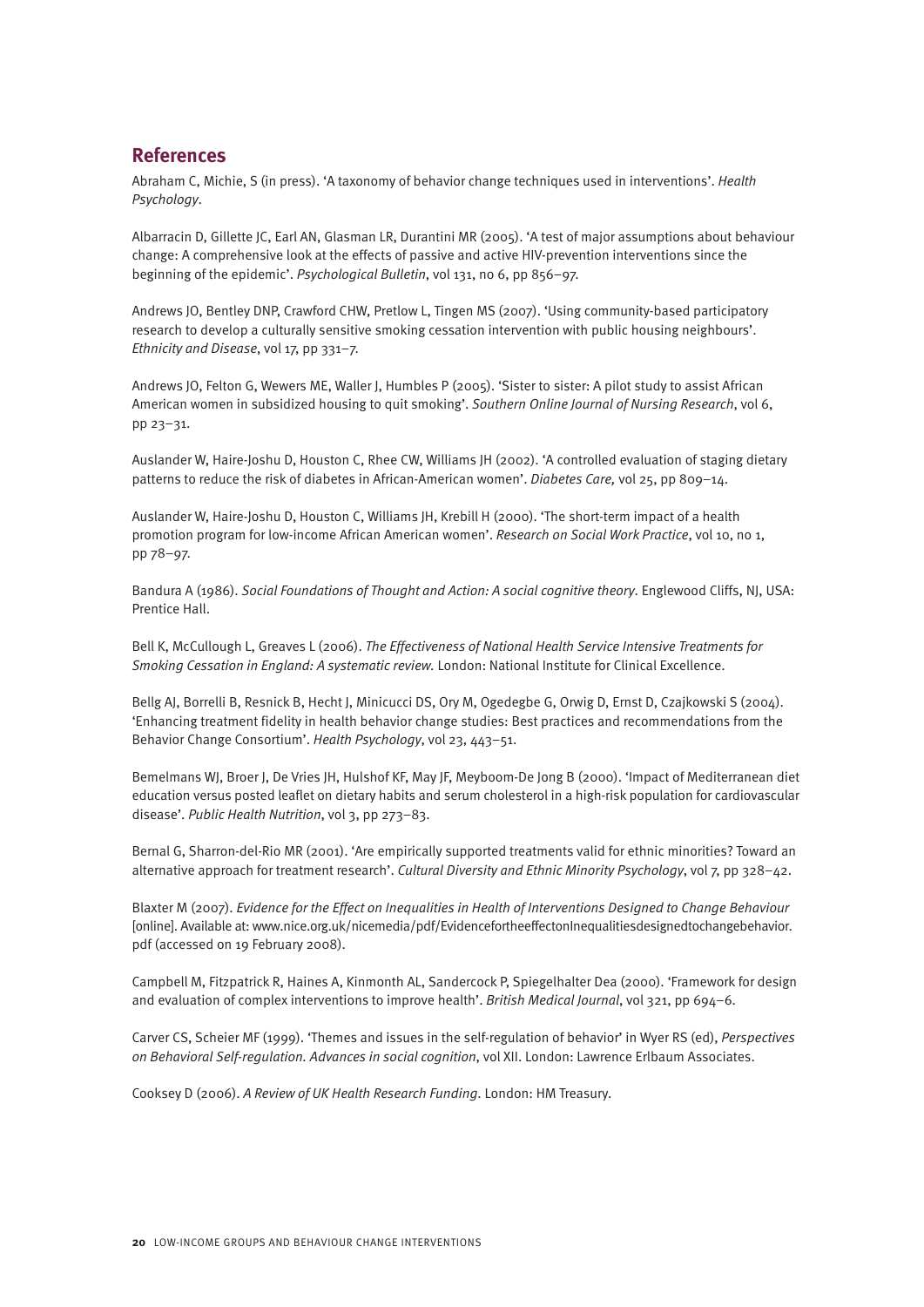Coulter A, Ellins J (2007). 'Effectiveness of strategies for informing, educating and involving patients'. *British Medical Journal*, vol 335, pp 24–7.

Department of Health (2007). *Inequalities Targets*. London: Stationery Office. Available at: www.dh.gov.uk/en/ Policyandguidance/Healthandsocialcaretopics/Healthinequalities/Healthinequalitiesguidancepublications/DH\_ 064183 (accessed on 19 February 2008).

Department of Health (2006). *Our Health, Our Care, Our Say: A new direction for community services*. London: The Stationery Office.

Department of Health (2004). *Choosing Health: Making healthy choices easier*. London: The Stationery Office.

Emmons KM, Stoddard AM, Fletcher R, Gutheil C, Suarez EG, Lobb R, Weeks J, Bigby JA (2005). 'Cancer prevention among working class, multiethnic adults: Results of the healthy directions-health centers study'. *American Journal of Public Health*, vol 95, pp 1200–5.

Ferguson J, Bauld L, Chesterman J, Judge J (2005). 'The English smoking treatment services: One-year outcomes'. *Addiction*, vol 100, pp 59–69.

Fisher EB, Auslander WF, Munro JF, Arfken CL, Brownson RC, Owens NW (1998). 'Neighbors for a smoke free north side: Evaluation of a community organization approach to promoting smoking cessation among African Americans'. *American Journal of Public Health*, vol 88, pp 1658–63.

Glasgow RE, Toobert DJ, Hampson SE, Strycker LA (2002). 'Implementation, generalization and long-term results of the "choosing well" diabetes self-management intervention'. *Patient Education and Counselling*, vol 48, pp 115–22.

Hahn EJ, Rayens MK, Chirila C, Riker CA, Paul TP, Warnick TA (2004). 'Effectiveness of a quit and win contest with a low-income population'. *Preventive Medicine*, vol 39, pp 543–50.

Hardeman W, Michie S, Fanshawe T, Prevost AT, McLoughlin K, Kinmonth AL (2008). 'Fidelity of delivery of a physical activity intervention: Predictors and consequences'. *Psychology and Health*, vol 23, pp 11–24.

Heneman K, Block-Joy A, Zidenberg-Cherr S, Donohue S, Garcia L, Martin A, Metz D, Smith D, West E, Steinberg FM (2005). 'A "contract for change" increases produce consumption in low income woman: A pilot study'. *Journal of the American Dietetic Association*, vol 105, no 11, pp 1793–6.

Hibbard JH, Stockard J, Mahoney ER, Tusler M (2004). 'Development of the Patient Activation Measure (PAM): Conceptualising and measuring activation in patients and consumers'. *Health Services Research,* vol 39, no 4, pt 1, pp 1005–26.

Hillsdon M, Foster C, Caill N, Crombie H, Naidoo B (2005). *The Effectiveness of Public Health Interventions for Increasing Physical Activity Among Adults: A review of reviews. Evidence briefing*, 2nd ed. London: Health Development Agency.

HM Treasury (2004). *Securing Good Health for the Whole Population*. London: HM Treasury.

HM Treasury (2002). *Securing Our Future Health: Taking a long-term view. Final report*. London: HM Treasury.

Kelley K, Abraham C (2004). 'RCT of a theory-based intervention promoting healthy eating and physical activity amongst out-patients older than 65 years'. *Social Science & Medicine*, vol 59, pp 787–97.

Kidd KE, Altman DG (2000). 'Adherence in social context'. *Controlled Clinical Trials*, vol 21, pp 694–6.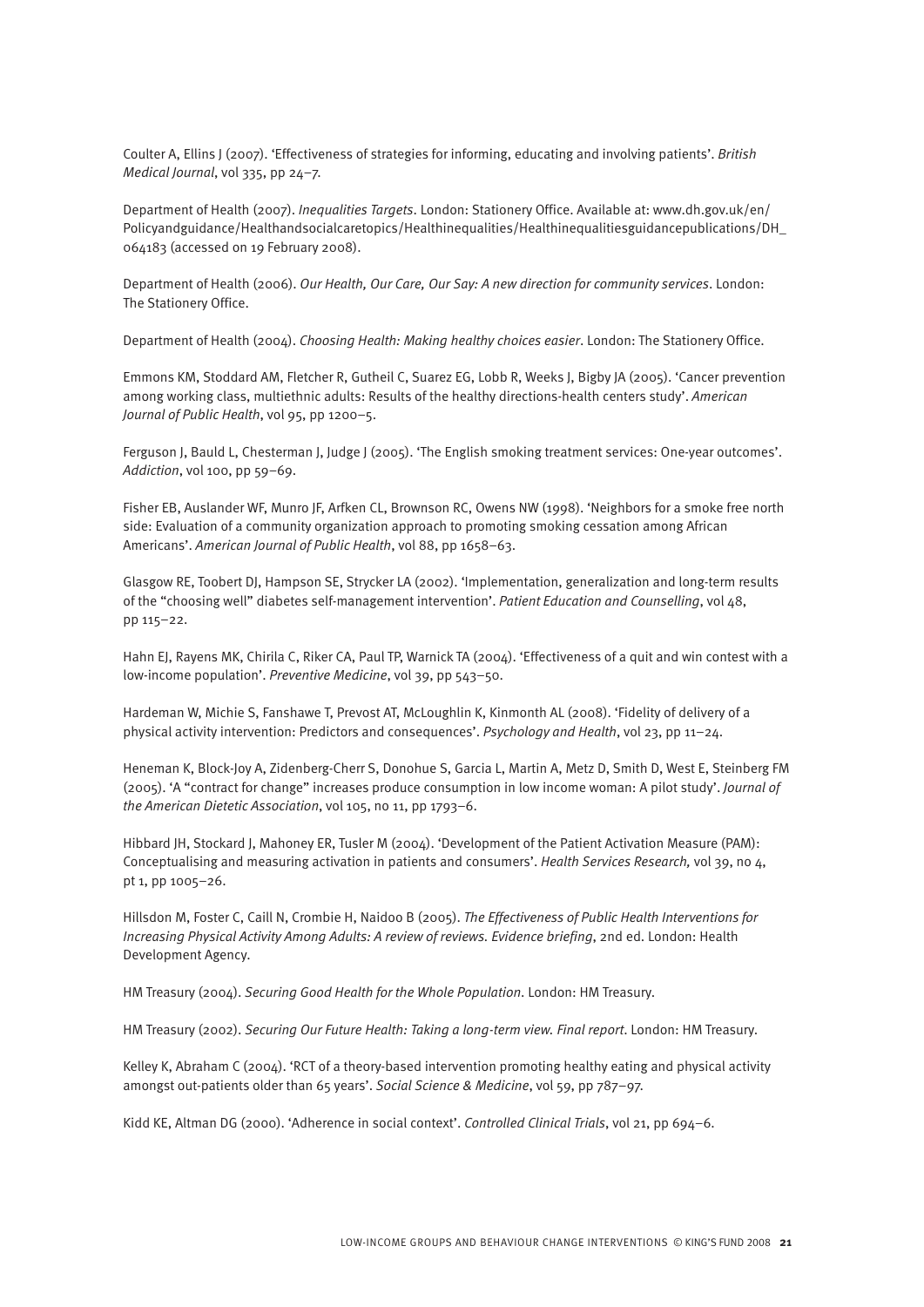Loughlan C, Mutrie N (1995). 'Conducting an exercise consultation: Guidelines for health professionals'. *Journal of the Institute of Health Education,* vol 33, no 3, pp, 78–82.

Lowther M, Mutrie N, Scott EM (2002). 'Promoting physical activity in a socially and economically deprived community: A 12 month randomized control trial of fitness assessment and exercise consultation'. *Journal of Sports Sciences*, vol 20, no 7, pp, 577–88.

Mayer JA, Jermanovich A, Wright BL, Elder JP, Drew JA, Williams SJ (1994). 'Changes in the health behaviours of older adults: The San Diego Medicare Preventive Health Project'. *Preventive Medicine*, vol 23, pp 127–33.

Michie S, Abraham C (2004). 'Identifying techniques that promote health behaviour change: Evidence-based or evidence inspired?' *Psychology and Health*, vol 19, pp 29–49.

Michie S, Davies P, McAteer J, Abraham C, Gupta S (2005). 'Effectiveness of self-regulation strategies for promoting physical activity and healthy eating in well adults: A systematic review' (draft).

Michie S, Johnston M, Francis J, Hardeman W, Eccles M (in press). 'From theory to intervention: Mapping theoretically derived behavioural determinants to behaviour change techniques'. *Applied Psychology: An international review 2007*.

Michie S, McAteer J, Davies A (2005). *Self-regulation Strategies for Promoting Healthy Eating in Well Adults: A systematic review of their effectiveness* (draft).

Mokdad AH, Marks JS, Stroup DF, Gerberding JL (2004). 'Actual causes of death in the United States 2000'. *Journal of American Medical Association*, vol 291, pp 1238–45.

Naidoo B, Warm D, Quigley R, Taylor L (2004). *Smoking and Public Health: A review of reviews of interventions to increase smoking cessation, reduce smoking initiation and prevent further uptake of smoking*. London: Health Development Agency.

National Statistics (2005). *Prevalence of Cigarette Smoking by Sex and Socio-economic Classification Based on the Current or Last Job of the Household Reference Person* [online]. Available at: www.statistics.gov.uk/STATBASE/ ssdataset.asp?vlnk=5453&More=Y (accessed on 19 February 2008).

National Institute for Health and Clinical Excellence (NICE) (2007). *Behaviour Change at Population, Community and Individual Levels*. NICE public health guidance 6. London: NICE.

NHS Health and Social Care Information Centre (2004). *Health Survey for England: Health of ethnic minorities* [online]. Available at: www.ic.nhs.uk/statistics-and-data-collections/health-and-lifestyles-related-surveys/ health-survey-for-england/health-survey-for-england-2004-health-of-ethnic-minorities-headline-tables (accessed on 26 February 2008).

Office for National Statistics (2003). 'Labour Force Survey'. Office for National Statistics website. Available at: www.statistics.gov.uk/STATBASE/Product.asp?vlnk=14248 (accessed on 26 February 2008).

Office for National Statistics (2001). *Census 2001* [online]. Available at: www.statistics.gov.uk/census/default.asp (accessed on 26 February 2008).

O'Loughlin J, Paradis G, Gray-Donald K, Renaud L (1999). 'The impact of a community-based heart disease prevention program in a low-income, inner-city neighborhood'. *American Journal of Public Health*, vol 89, pp 1819–26.

O'Loughlin J, Paradis G, Renaud L, Meshefedjian G, Barnett T (1997). 'The "Yes, I Quit" smoking cessation course: Does it help women in a low income community quit?' *Journal of Community Health*, vol 22, pp 451–68.